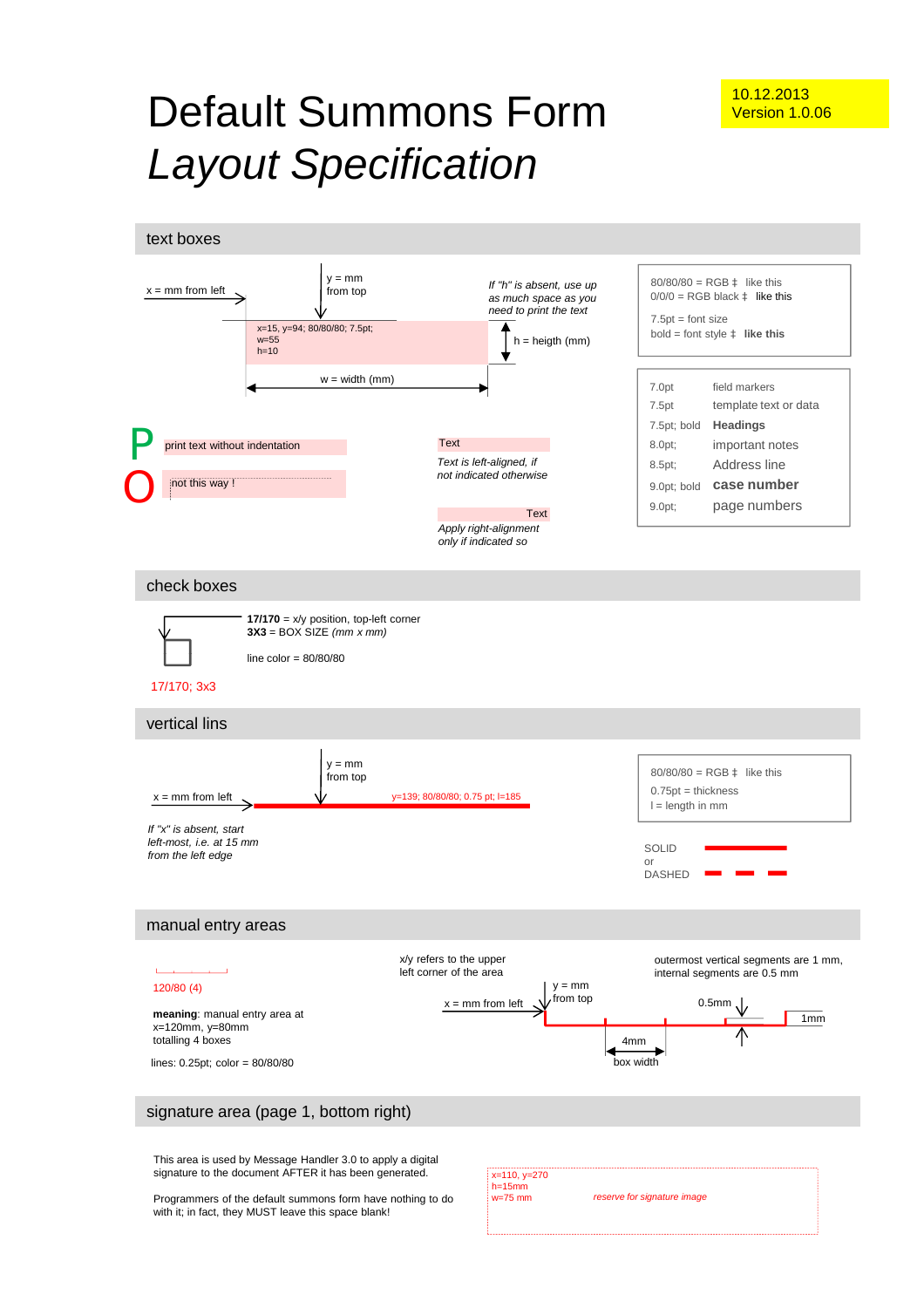|                                               | (Logo-Image)<br>$x=15, y=10$                                      | x=65, y=10; 80/80/80; 14pt; bold                |                       |                                                                      |                                      |                                             |                           |
|-----------------------------------------------|-------------------------------------------------------------------|-------------------------------------------------|-----------------------|----------------------------------------------------------------------|--------------------------------------|---------------------------------------------|---------------------------|
|                                               | 45mm x 20mm                                                       | x=65, y=16; 80/80/80; 14pt; bold                |                       |                                                                      | x=150, y=14; 80/80/80; 7.5pt         |                                             |                           |
|                                               |                                                                   |                                                 |                       |                                                                      |                                      | x=150, y=18; 0/0/0; 9.0pt; bold             |                           |
|                                               |                                                                   | x=65, y=23; 80/80/80; 7.5pt                     |                       |                                                                      | x=150, y=24; 80/80/80; 7.5pt         |                                             |                           |
|                                               |                                                                   | x=65, y=26; 80/80/80; 7.5pt                     |                       |                                                                      | x=150, y=28; 0/0/0; 7.0pt; bold      |                                             |                           |
|                                               |                                                                   | x=65, y=32; 80/80/80; 8pt; bold                 |                       |                                                                      |                                      | x=15; y=37; l=185; 80/80/80; 0.75pt; SOLID  |                           |
|                                               |                                                                   |                                                 |                       |                                                                      |                                      |                                             |                           |
|                                               |                                                                   |                                                 |                       | x=115, y=40; 80/80/80; 7.5pt; bold                                   |                                      |                                             |                           |
|                                               | Barcode-Image                                                     |                                                 |                       | x=115, y=44; 0/0/0; 7.5pt                                            |                                      |                                             |                           |
|                                               | $x=20, y=45$                                                      |                                                 |                       | x=115, y=47; 0/0/0; 7.5pt<br>x=115, y=50; 0/0/0; 7.5pt               |                                      |                                             |                           |
|                                               | 53mm x 11mm                                                       |                                                 |                       | x=115, y=53; 0/0/0; 7.5pt                                            |                                      |                                             |                           |
|                                               |                                                                   |                                                 |                       | x=115, y=58; 80/80/80; 7.5pt; bold                                   |                                      |                                             |                           |
|                                               | x=20, y=61; 0/0/0; 8.5pt                                          |                                                 |                       | x=115, y=62; 0/0/0; 7.5pt                                            |                                      |                                             |                           |
|                                               | x=20, y=65; 0/0/0; 8.5pt                                          |                                                 |                       | x=115, y=65; 0/0/0; 7.5pt                                            |                                      |                                             |                           |
|                                               | x=20, y=69; 0/0/0; 8.5pt                                          |                                                 |                       | x=115, y=68; 0/0/0; 7.5pt<br>x=115, y=71; 0/0/0; 7.5pt               |                                      |                                             |                           |
|                                               | x=20, y=73; 0/0/0; 8.5pt                                          |                                                 |                       |                                                                      |                                      |                                             |                           |
|                                               | x=20, y=77; 0/0/0; 8.5pt                                          |                                                 |                       | x=115, y=76; 80/80/80; 7.5pt; bold                                   |                                      |                                             |                           |
|                                               |                                                                   |                                                 |                       | x=115, y=80; 0/0/0; 7.5pt<br>x=115, y=83; 0/0/0; 7.5pt               |                                      |                                             |                           |
|                                               |                                                                   |                                                 |                       | x=115, y=86; 0/0/0; 7.5pt                                            |                                      |                                             |                           |
|                                               |                                                                   |                                                 |                       | x=115, y=89; 0/0/0; 7.5pt                                            |                                      |                                             |                           |
|                                               | x=15, y=94; 80/80/80; 7.5pt; bold                                 |                                                 |                       |                                                                      |                                      |                                             |                           |
|                                               | x=15, y=98; 0/0/0; 7.5pt                                          |                                                 |                       |                                                                      |                                      |                                             |                           |
|                                               | x=15, y=101; 0/0/0; 7.5pt<br>x=15, y=104; 0/0/0; 7.5pt            |                                                 |                       |                                                                      |                                      |                                             |                           |
|                                               |                                                                   |                                                 |                       |                                                                      |                                      |                                             |                           |
| $w = 90$                                      | x=15, y=110; 80/80/80; 8.0pt; bold / normal                       |                                                 |                       | x=110, y=110; 80/80/80; 8.0pt; bold / normal<br>$w = 90$             |                                      |                                             |                           |
|                                               |                                                                   |                                                 |                       |                                                                      |                                      |                                             |                           |
|                                               |                                                                   | x=15; l=4; right-aligned; 80/80/80; 7.5pt; bold |                       |                                                                      |                                      |                                             |                           |
|                                               |                                                                   |                                                 |                       |                                                                      |                                      |                                             |                           |
|                                               |                                                                   |                                                 |                       |                                                                      |                                      | 80/80/80; 7.5pt; bold                       |                           |
|                                               | x=15, y=132; 80/80/80; 7.5pt; bold                                |                                                 |                       |                                                                      | x=147; l=20; right-<br>aligned; bold | $x=169$ ; $I=15$ ;                          | $x=187$ ; bold            |
|                                               | x=15, y=135; 80/80/80; 7.5pt; bold                                |                                                 |                       |                                                                      |                                      | right-a.; bold                              | $x=187$ ; bold            |
|                                               |                                                                   |                                                 |                       | x=15; y=139; 80/80/80; 0.75 pt; l=185; SOLID                         |                                      |                                             |                           |
| 1 <sup>k</sup>                                | x=23, y=140; 0/0/0; 7.5pt                                         |                                                 |                       |                                                                      | 145/140; l=22;<br>$0/0/0$ , 7.5 pt;  | 168/140; l=16;                              | 187/140;<br>0/0/0; 7.5pt; |
|                                               | x=23, y=143; 0/0/0; 7.5pt<br>$x=23$ , $y=146$ ; $0/0/0$ ; 7.5pt   |                                                 |                       |                                                                      | right-aligned                        | 0/0/0; 7.5pt;<br>right-aligned              | (left-aligned)            |
|                                               | x=23, y=149; 0/0/0; 7.5pt                                         |                                                 |                       |                                                                      |                                      |                                             |                           |
|                                               | x=23, y=152; 0/0/0; 7.5pt                                         |                                                 |                       |                                                                      |                                      |                                             |                           |
|                                               | x=23, y=155; 0/0/0; 7.5pt<br>x=23, y=158; 0/0/0; 7.5pt            |                                                 |                       |                                                                      |                                      |                                             |                           |
|                                               | x=23, y=161; 0/0/0; 7.5pt                                         |                                                 |                       | x=15; y=166; 80/80/80; 0.25 pt; l=185; SOLID                         |                                      |                                             |                           |
| 80/80/80; 0.25 pt; SOLID<br>$\ddot{\aleph}_2$ | x=23, y=167; 0/0/0; 7.5pt                                         |                                                 |                       |                                                                      | 145/167                              | 168/167                                     | 187/167                   |
|                                               |                                                                   |                                                 |                       | x=15; y=171; 80/80/80; 0.25 pt; l=185; SOLID                         | 145/172                              | 168/172                                     | 187/172                   |
| တ်<br>ကိ<br>ഥ                                 | x=23, y=172; 0/0/0; 7.5pt                                         |                                                 |                       | x=15; y=176; 80/80/80; 0.25 pt; l=185; SOLID                         |                                      |                                             |                           |
| ΄4                                            | x=23, y=177; 0/0/0; 7.5pt                                         |                                                 |                       | x=15; y=181; 80/80/80; 0.25 pt; l=185; SOLID                         | 145/177                              | 168/177                                     | 187/177                   |
| 5                                             | x=23, y=182; 0/0/0; 7.5pt                                         |                                                 |                       | x=15; y=186; 80/80/80; 0.25 pt; l=185; SOLID                         | 145/182                              | 168/182                                     | 187/182                   |
| 6                                             | x=23, y=187; 0/0/0; 7.5pt                                         |                                                 |                       | x=15; y=191; 80/80/80; 0.25 pt; l=185; SOLID                         | 145/187                              | 168/187                                     | 187/187                   |
| 7                                             | x=23, y=192; 0/0/0; 7.5pt                                         |                                                 |                       | x=15; y=196; 80/80/80; 0.25 pt; l=185; SOLID                         | 145/192                              | 168/192                                     | 187/192                   |
| 8                                             | x=23, y=197; 0/0/0; 7.5pt                                         |                                                 |                       |                                                                      | 145/197                              | 168/197                                     | 187/197                   |
| 9                                             |                                                                   |                                                 |                       | x=15; y=201; 80/80/80; 0.25 pt; l=185; SOLID                         | 145/202                              | 168/202                                     | 187/202                   |
|                                               | x=23, y=202; 0/0/0; 7.5pt                                         |                                                 |                       | x=15; y=206; 80/80/80; 0.25 pt; l=185; SOLID                         |                                      |                                             |                           |
| 10                                            | x=23, y=207; 0/0/0; 7.5pt                                         |                                                 |                       | x=15; y=211; 80/80/80; 0.25 pt; l=185; SOLID                         | 145/207                              | 168/207                                     | 187/207                   |
|                                               | x=15, y=217; 80/80/80; 7.5pt; bold                                |                                                 | 7.5pt; 80/80/80; bold |                                                                      |                                      |                                             |                           |
|                                               | x=15, y=217; 80/80/80; 7.5pt; bold                                | x=15; y=221; 80/80/80; 0.75pt; I=90; SOLID      | 96/217                | x=110, y=217; 80/80/80; 7.5pt; bold                                  |                                      | x=110, y=221; 80/80/80; 0.75pt; I=90; SOLID |                           |
|                                               | x=17, y=222; 0/0/0; 7.5pt                                         |                                                 | $91/222; l=13$        | x=110, y=222; 0/0/0; 7.5pt; l=90                                     |                                      |                                             |                           |
|                                               | x=17, y=227; 0/0/0; 7.5pt<br>x=15; y=231; 80/80/80; 0.25pt; SOLID |                                                 | right-align<br>91/227 | x=110, y=225; 0/0/0; 7.5pt; l=90<br>x=110, y=228; 0/0/0; 7.5pt; l=90 |                                      |                                             |                           |
|                                               |                                                                   |                                                 |                       |                                                                      |                                      |                                             |                           |
|                                               |                                                                   |                                                 |                       | x=110, y=233; 80/80/80; 7.5pt;                                       |                                      |                                             |                           |
|                                               |                                                                   |                                                 |                       |                                                                      |                                      |                                             |                           |
| pt; SOLID                                     | x=15; y=245; l=65; 80/80/80; 0.25pt; SOLID                        |                                                 | 82/241; right-align   |                                                                      |                                      |                                             |                           |
|                                               |                                                                   | 82/244 (3)                                      | 97/244(2)             |                                                                      |                                      |                                             |                           |
|                                               |                                                                   |                                                 |                       |                                                                      |                                      |                                             |                           |
| 80/80/80; 0.25                                | x=15; y=259; l=65; 80/80/80; 0.25pt; SOLID                        |                                                 | 82/255; right-align   |                                                                      |                                      |                                             |                           |
|                                               |                                                                   | 82/258 (3)                                      | 97/258(2)             | x=110, y=261; 0/0/0; 7.5pt;                                          |                                      |                                             |                           |
|                                               |                                                                   |                                                 |                       | x=110, y=264; 0/0/0; 7.5pt;                                          |                                      |                                             |                           |
| $15/221$ ; $1=52$ ;                           |                                                                   |                                                 | 82/269; right-align   |                                                                      |                                      |                                             |                           |
|                                               | x=15; y=273; l=65; 80/80/80; 0.25pt; SOLID                        | 82/272 (3)                                      | 97/272(2)             | $x=110, y=270$<br>$h = 15$ mm<br>$w=75$ mm                           | reserve for signature image          |                                             |                           |

193/281 9.0pt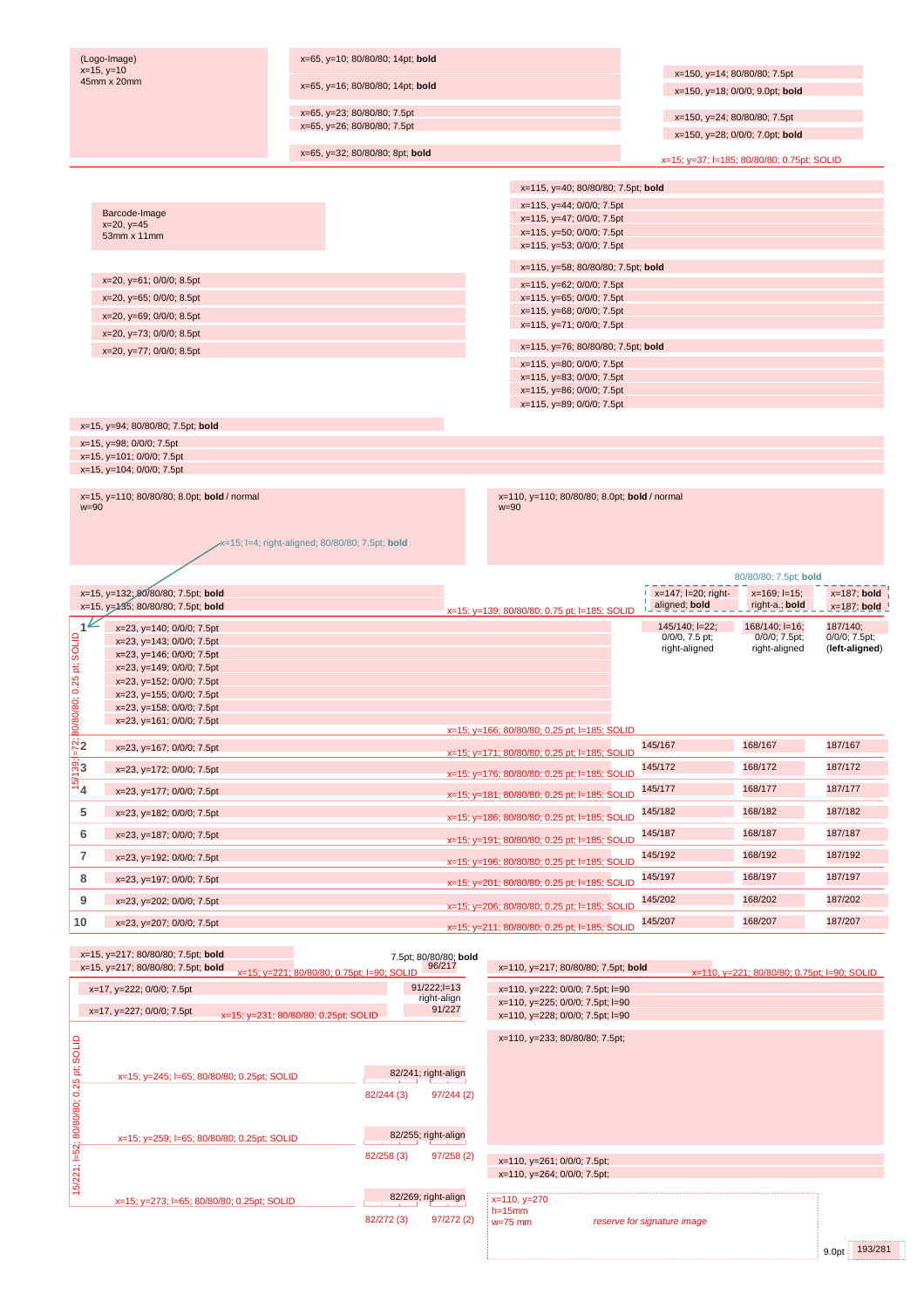x=150, y=14; 80/80/80; 7.5pt x=150, y=18; 0/0/0; 9.0pt; **bold**

x=150, y=24; 80/80/80; 7.5pt

x=150, y=28; 0/0/0; 7.0pt; **bold**

| Barcode-Image<br>$x=110, y=45$<br>53mm x 11mm          |  |
|--------------------------------------------------------|--|
|                                                        |  |
| x=110, y=61; 0/0/0; 8.5pt<br>x=110, y=65; 0/0/0; 8.5pt |  |
| x=110, y=69; 0/0/0; 8.5pt                              |  |
| x=110, y=73; 0/0/0; 8.5pt                              |  |
| x=110, y=77; 0/0/0; 8.5pt                              |  |

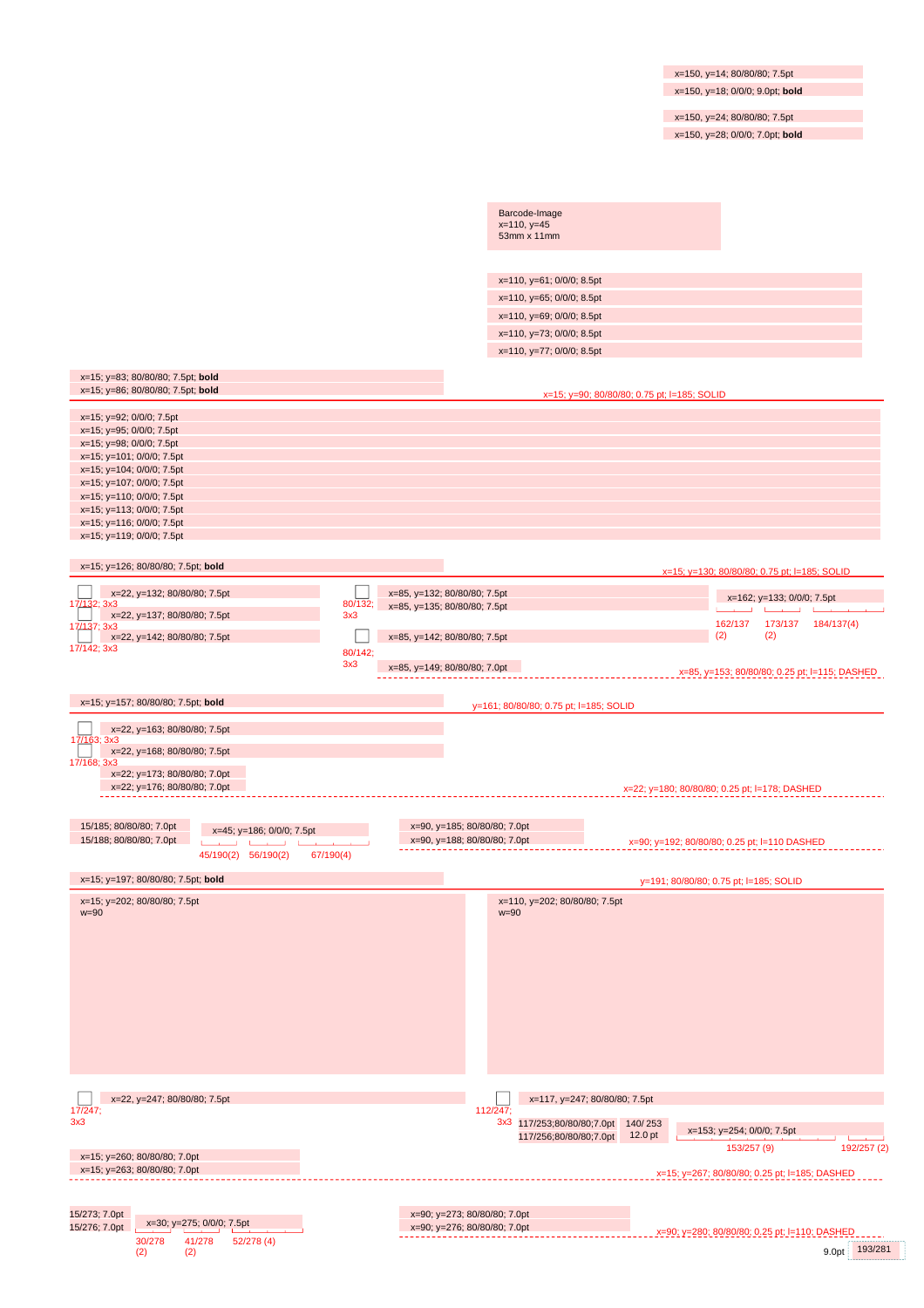### *Option: right-sided address window on front page*

| x=15, y=40; 80/80/80; 7.5pt; bold                                                                                                                |                                               |
|--------------------------------------------------------------------------------------------------------------------------------------------------|-----------------------------------------------|
| $x=15$ , $y=44$ ; $0/0/0$ ; 7.5pt<br>$x=15$ , $y=47$ ; $0/0/0$ ; 7.5pt<br>$x=15$ , $y=50$ ; $0/0/0$ ; 7.5pt<br>$x=15$ , $y=53$ ; $0/0/0$ ; 7.5pt | Barcode-Image<br>$x=110, y=45$<br>53mm x 11mm |
| x=15, y=58; 80/80/80; 7.5pt; bold                                                                                                                |                                               |
| x=15, y=62; 0/0/0; 7.5pt                                                                                                                         | x=110, y=61; 0/0/0; 8.5pt                     |
| $x=15$ , $y=65$ ; $0/0/0$ ; 7.5pt                                                                                                                | $x=110$ , $y=65$ ; $0/0/0$ ; 8.5pt            |
| $x=15$ , $y=68$ ; $0/0/0$ ; 7.5pt                                                                                                                | $x=110$ , $y=69$ ; $0/0/0$ ; 8.5pt            |
| $x=15$ , $y=71$ ; $0/0/0$ ; 7.5pt                                                                                                                | x=110, y=73; 0/0/0; 8.5pt                     |
| x=15, y=76; 80/80/80; 7.5pt; bold                                                                                                                | $x=110$ , $y=77$ ; $0/0/0$ ; 8.5pt            |
| $x=15$ , $y=80$ ; $0/0/0$ ; 7.5pt                                                                                                                |                                               |
| $x=15$ , $y=83$ ; $0/0/0$ ; 7.5pt                                                                                                                |                                               |
| $x=15$ , $y=86$ ; $0/0/0$ ; 7.5pt                                                                                                                |                                               |
| $x=15$ , $y=89$ ; $0/0/0$ ; 7.5pt                                                                                                                |                                               |

## *Notes on address window on page 2*

- **Address window is always right-sided!**
- **Address of the office is printed on the creditor's copy, not the debtor's copy.**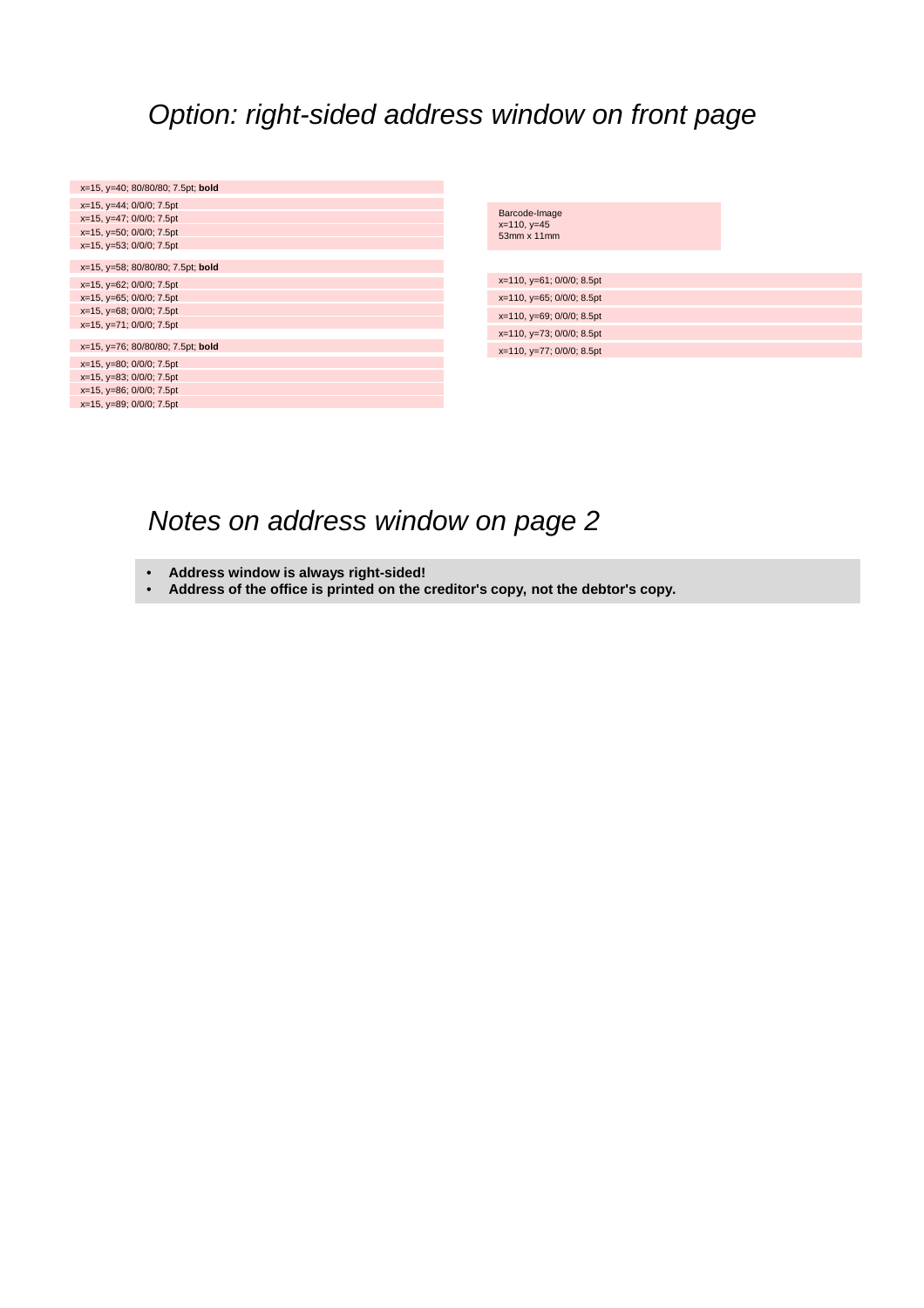### Default Summons Form *Content Specification – bilingual (illustrations apply to left-sided address window)*

for bilingual specifications, the asterisk (\*) denotes the second language, i.e. S01 à first language S01<sup>\*</sup> à second language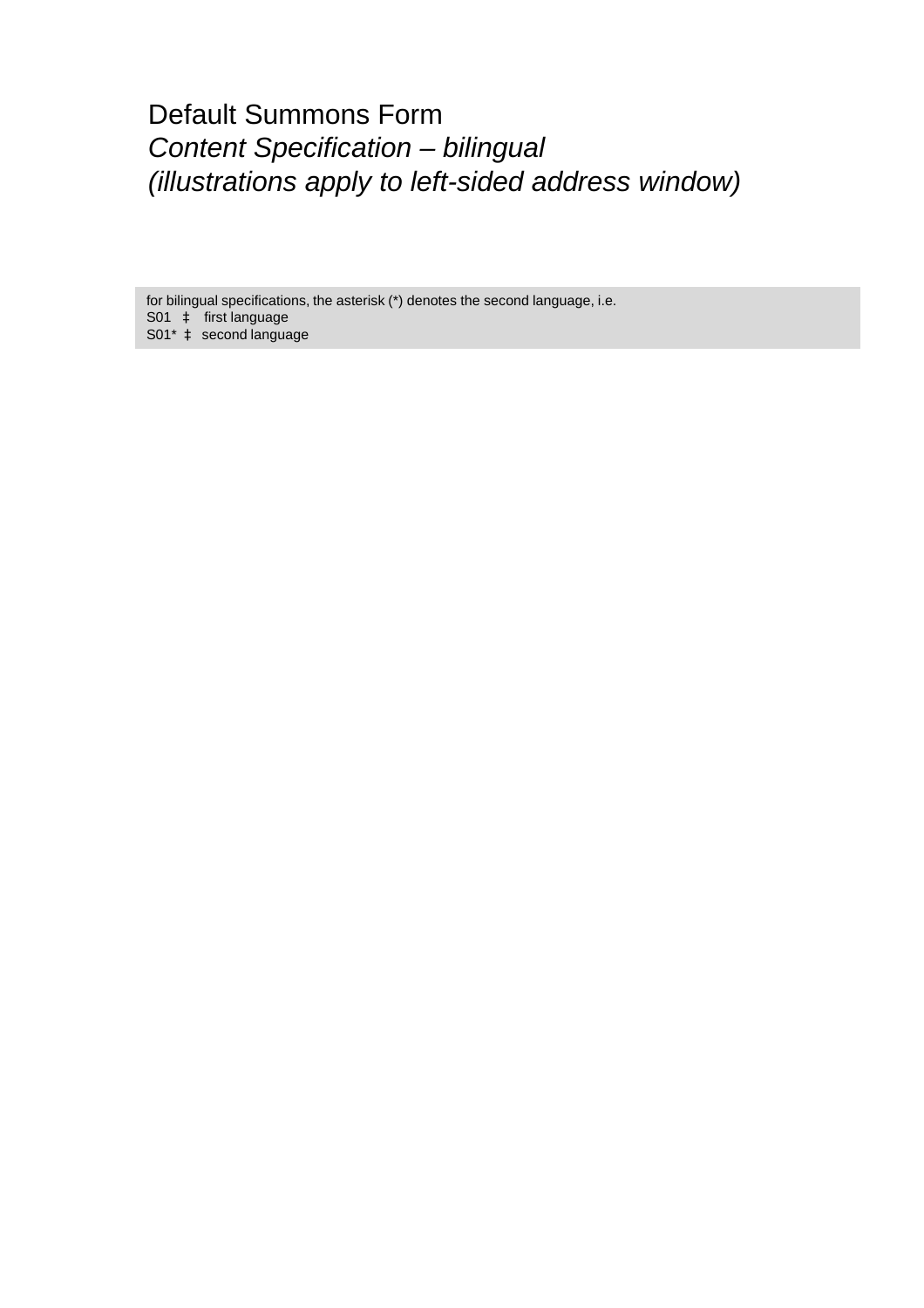Logo image (external source)



S03 / S03\* **ScType/caseNumber**

S04 / S04\* **ScType/receiverRefData**

**S05 / S05\*** (debtor's copy) or **S06 / S06\*** (creditor's copy)

#### **S07 / S07\***

| ScType/debtor/principal/ (line 1) |  |
|-----------------------------------|--|
| ScType/debtor/principal/ (line 2) |  |
| ScType/debtor/principal/ (line 3) |  |
| ScType/debtor/principal/ (line 4) |  |

#### **S08 / S08\***

ScType/creditor/principal/… (line 2) ScType/creditor/principal/… (line 3) ScType/creditor/principal/… (line 4) ScType/creditor/principal/… (line 1)

#### **S09 / S09\***

| ScType/creditor/representative/… (line 1) |  |
|-------------------------------------------|--|
| ScType/creditor/representative/ (line 2)  |  |
| ScType/creditor/representative/ (line 3)  |  |
| ScType/creditor/representative/ (line 4)  |  |

recipient of this copy (address line 1) recipient of this copy (address line 2) recipient of this copy (address line 3) recipient of this copy (address line 4) recipient of this copy (address line 5)

#### **S10 / S10\***

| S <sub>11</sub>      |                                            | $S11*$ |                      |                                   |                           |
|----------------------|--------------------------------------------|--------|----------------------|-----------------------------------|---------------------------|
|                      |                                            |        |                      |                                   |                           |
| <b>S12</b><br>$S12*$ |                                            |        | <b>S13</b><br>$S13*$ | <b>S14</b><br>$S14*$              | S <sub>15</sub><br>$S15*$ |
|                      | ScType/summon/claims/principalClaim/reason |        |                      | /amount interestRate interestDate | From                      |

| $\overline{2}$ | $ScType/summon/claims/subsidiaryClains/subsidiaryClainy/chain/reason(1/9)$           | /amount          | interestRate interestDate |              |
|----------------|--------------------------------------------------------------------------------------|------------------|---------------------------|--------------|
|                |                                                                                      |                  |                           | From         |
| 3              | ScType/summon/claims/subsidiaryClaims/subsidiaryClaim/reason(2/9)                    | $\ldots$ /amount | interestRate interestDate |              |
|                |                                                                                      |                  |                           | From         |
|                | ScType/summon/claims/subsidiaryClaims/subsidiaryClaim/reason(3/9)                    | /amount          | interestRate interestDate |              |
| 4              |                                                                                      |                  |                           | From         |
|                | $ScType/summon/claims/subsidiaryClaims/subsidiaryClaims/subsidiaryClaim/reason(4/9)$ | /amount          | interestRate interestDate |              |
| 5              |                                                                                      |                  |                           | From         |
|                |                                                                                      | /amount          | interestRate interestDate |              |
| 6              | ScType/summon/claims/subsidiaryClaims/subsidiaryClaim/reason(5/9)                    |                  |                           | From         |
|                |                                                                                      | $\ldots$ /amount | interestRate interestDate |              |
|                | $ScType/summon/claims/subsidiaryClaims/subsidiaryClaims/subsidiaryClaim/reason(6/9)$ |                  |                           | From         |
|                |                                                                                      | $\ldots$ /amount | interestRate interestDate |              |
| 8              | ScType/summon/claims/subsidiaryClaims/subsidiaryClaim/reason(7/9)                    |                  |                           | <b>From</b>  |
|                |                                                                                      | /amount          | interestRate              | interestDate |
| 9              | ScType/summon/claims/subsidiaryClaims/subsidiaryClaim/reason(8/9)                    |                  |                           | From         |
|                |                                                                                      | $\ldots$ /amount | interestRate              | interestDate |
| 10             | $ScType/summon/claims/subsidiaryClaims/subsidiaryClaims/subsidiaryClaim/reason(9/9)$ |                  |                           | From         |
|                |                                                                                      |                  |                           |              |

#### **S16-b**

| .<br>S16-b* (otherwise S16 / S16*)                          | <b>CHF</b>       | S <sub>17</sub> / S <sub>17</sub> *                                                                |
|-------------------------------------------------------------|------------------|----------------------------------------------------------------------------------------------------|
| ScType/charges/details/detail/description(1st item)         | /amount          | ScType/debtCollection/paymentContact/ (line 1)                                                     |
| ScType/charges/details/detail/description(2nd item)         | $\ldots$ /amount | ScType/debtCollection/paymentContact/ (line 2)<br>ScType/debtCollection/paymentContact/ (line 3)   |
|                                                             |                  | S <sub>18</sub>                                                                                    |
| ScType/charges/details/detail/description(3rd item) /amount |                  | S <sub>18</sub> *                                                                                  |
| ScType/charges/details/detail/description(4th item) /amount |                  |                                                                                                    |
|                                                             |                  | ScType/debtCollection/officeAddress/city, SC/su<br>ScType/debtCollection/officeName + officeNameAd |
| ScType/charges/details/detail/description(5th item) /amount |                  |                                                                                                    |
|                                                             |                  |                                                                                                    |

#### **S16-b\* (otherwise S16 / S16\*) S17 / S17\***

| ScType/debtCollection/paymentContact/ (line 1) |
|------------------------------------------------|
| ScType/debtCollection/paymentContact/ (line 2) |
| ScType/debtCollection/paymentContact/ (line 3) |
| S18                                            |

ScType/debtCollection/officeAddress/city, SC/summon/dateIssued ScType/debtCollection/officeName + officeNameAddon

1 / 2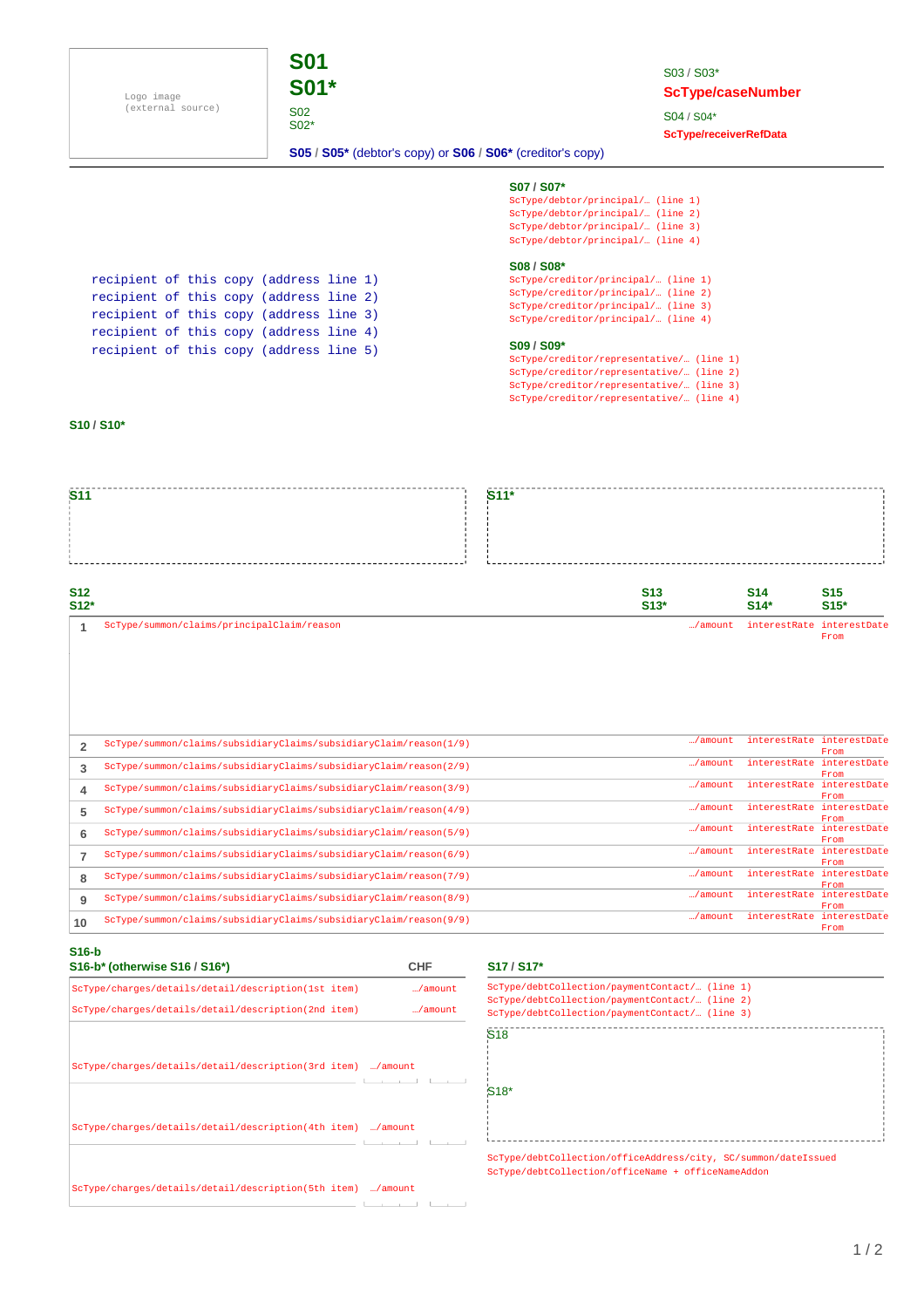S03 / S03\* **ScType/caseNumber** S04 / S04\* **ScType/receiverRefData**

office (address line 1) office (address line 2) office (address line 3) office (address line 4) office (address line 5)

#### **S19 / S19\***

|                    | S28 / S28*         |                                                                                 |            |                    |            |                                                                                  |
|--------------------|--------------------|---------------------------------------------------------------------------------|------------|--------------------|------------|----------------------------------------------------------------------------------|
|                    | S29 / S29*         |                                                                                 | <b>S33</b> |                    |            |                                                                                  |
|                    | S30 / S30*         |                                                                                 | S33*       |                    |            | the contract of the con-<br><b>The Contract of Contract Inc.</b>                 |
|                    | S31 / S31*         |                                                                                 | S32 / S32* |                    |            |                                                                                  |
|                    |                    |                                                                                 | S34 / S34* |                    |            |                                                                                  |
|                    |                    |                                                                                 |            |                    |            |                                                                                  |
|                    | S35 / S35*         |                                                                                 |            |                    |            |                                                                                  |
|                    | S36 / S36*         |                                                                                 |            |                    |            |                                                                                  |
|                    | S37 / S37*         |                                                                                 |            |                    |            |                                                                                  |
|                    | <b>S38</b><br>S38* | SC/summon/delivery/alternativeRecipient                                         |            |                    |            |                                                                                  |
|                    |                    |                                                                                 |            |                    |            |                                                                                  |
| <b>S39</b><br>S39* |                    | SC/summon/delivery/deliveryDate                                                 | <b>S40</b> |                    |            |                                                                                  |
|                    |                    | the contract of the contract of the contract of the contract of the contract of | S40*       |                    |            |                                                                                  |
|                    | S20 / S20*         |                                                                                 |            |                    |            |                                                                                  |
| S <sub>21</sub>    |                    |                                                                                 |            | $S21*$             |            |                                                                                  |
|                    |                    |                                                                                 |            |                    |            |                                                                                  |
|                    |                    |                                                                                 |            |                    |            |                                                                                  |
|                    |                    |                                                                                 |            |                    |            |                                                                                  |
|                    |                    |                                                                                 |            |                    |            |                                                                                  |
|                    |                    |                                                                                 |            |                    |            |                                                                                  |
|                    |                    |                                                                                 |            |                    |            |                                                                                  |
|                    |                    |                                                                                 |            |                    |            |                                                                                  |
|                    | S22 / S22*         |                                                                                 |            |                    |            |                                                                                  |
|                    |                    |                                                                                 |            | S23 / S23*         |            |                                                                                  |
|                    |                    |                                                                                 |            | <b>S24</b><br>S24* | <b>CHF</b> | SC/summon/objection/objectionAmount<br>the company of the company of the company |
| <b>S25</b>         |                    | SC/summon/objection/objectionReason                                             |            |                    |            |                                                                                  |
| S25*               |                    |                                                                                 |            |                    |            |                                                                                  |
| <b>S26</b>         |                    |                                                                                 | <b>S27</b> |                    |            |                                                                                  |
| S26*               |                    | SC/summon/objection/objectionDate<br>المستحدث والمستنقط المستقيظ                | S27*       |                    |            |                                                                                  |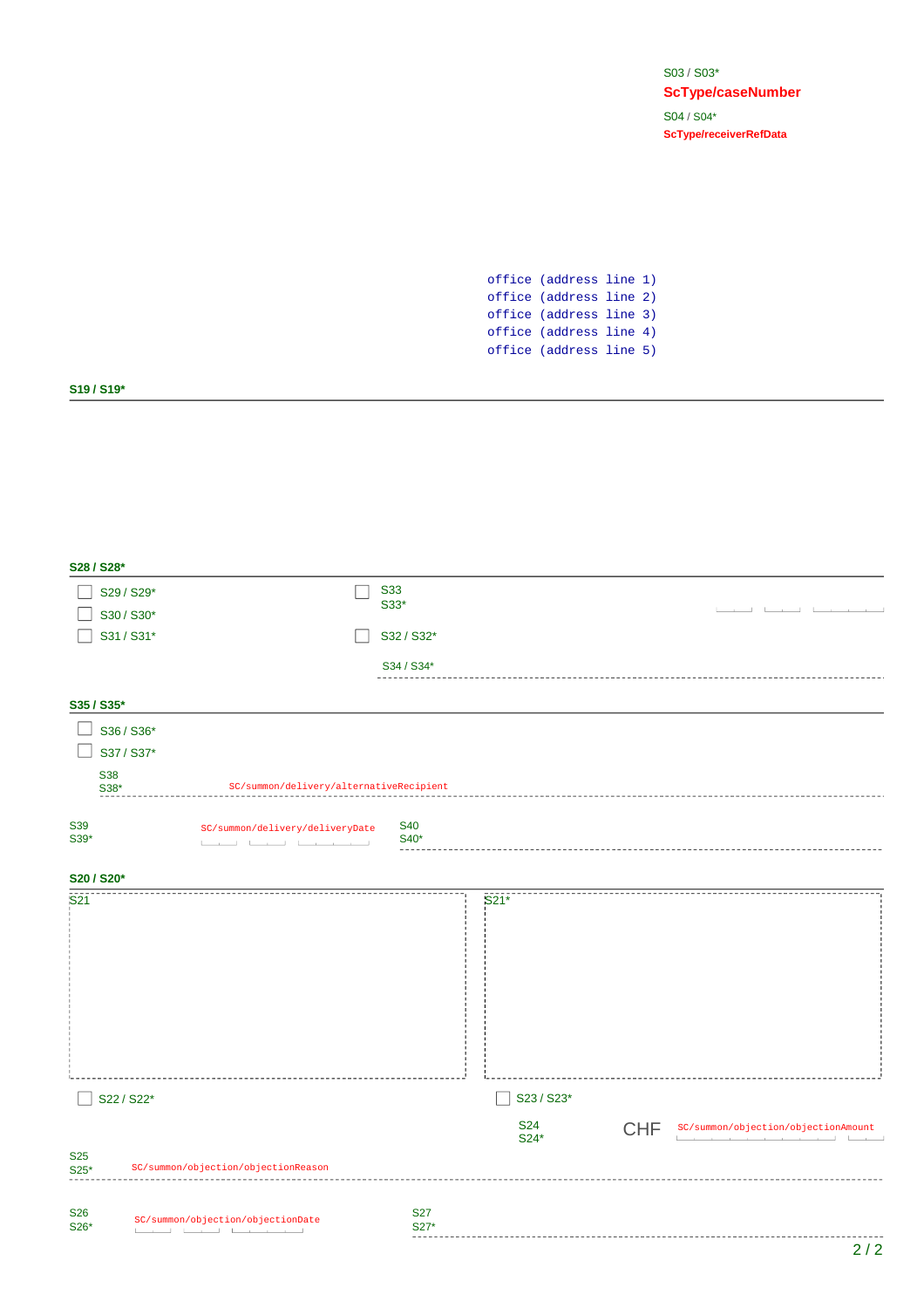Default Summons Form *Content Specification – monolingual*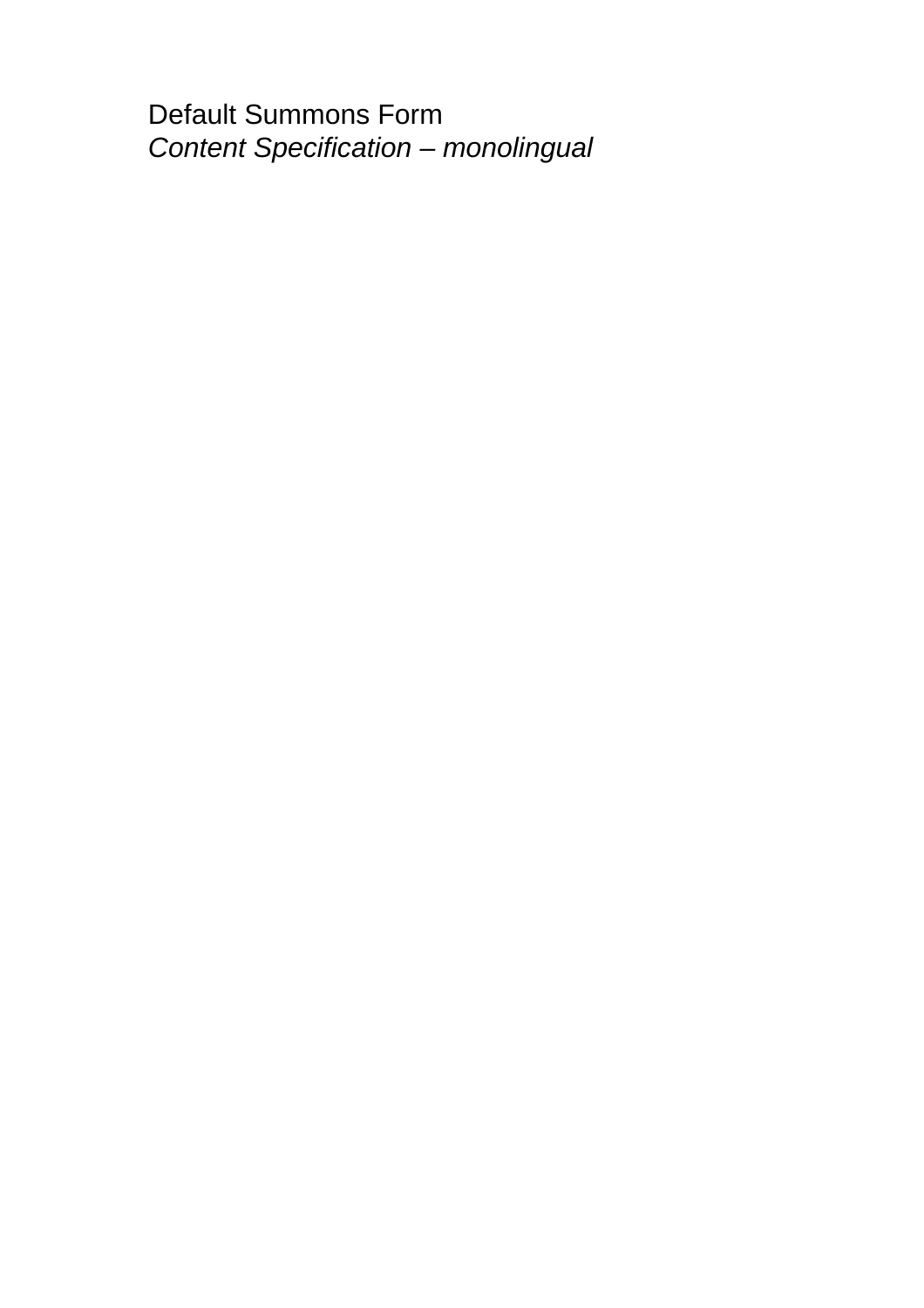Logo image (external source)



S02 (empty)

### S03 **ScType/caseNumber** S04 **ScType/receiverRefData**

**S05** (debtor's copy) or **S06** (creditor's copy)

#### **S07**

ScType/debtor/principal/… (line 2) ScType/debtor/principal/… (line 3) ScType/debtor/principal/… (line 4) ScType/debtor/principal/… (line 1)

#### **S08**

ScType/creditor/principal/… (line 2) ScType/creditor/principal/… (line 3) ScType/creditor/principal/… (line 4) ScType/creditor/principal/… (line 1)

#### **S09**

ScType/creditor/representative/… (line 2) ScType/creditor/representative/… (line 3) ScType/creditor/representative/… (line 4) ScType/creditor/representative/… (line 1)

recipient of this copy (address line 1) recipient of this copy (address line 2) recipient of this copy (address line 3) recipient of this copy (address line 4) recipient of this copy (address line 5)

#### **S10**

**S11** 

| (empty) | (empty)                                    | (empty)    | (empty)                                   |
|---------|--------------------------------------------|------------|-------------------------------------------|
| S12     | <b>S13</b>                                 | <b>S14</b> | <b>S15</b>                                |
|         | ScType/summon/claims/principalClaim/reason |            | /amount interestRate interestDate<br>From |

| 2  | $ScType/summon/clains/subsidiaryClains/subsidiaryClaimyClaim/reason(1/9)$ | /amount | interestRate interestDate |              |
|----|---------------------------------------------------------------------------|---------|---------------------------|--------------|
|    |                                                                           |         |                           | From         |
| 3  | ScType/summon/claims/subsidiaryClaims/subsidiaryClaim/reason(2/9)         | /amount | interestRate              | interestDate |
|    |                                                                           |         |                           | From         |
|    | ScType/summon/claims/subsidiaryClaims/subsidiaryClaim/reason(3/9)         | /amount | interestRate interestDate |              |
| 4  |                                                                           |         |                           | From         |
|    | $ScType/summon/clains/subsidiaryClains/subsidiaryClaimyClaim/reason(4/9)$ | /amount | interestRate              | interestDate |
| 5  |                                                                           |         |                           | From         |
|    | ScType/summon/claims/subsidiaryClaims/subsidiaryClaim/reason(5/9)         | /amount | interestRate              | interestDate |
| 6  |                                                                           |         |                           | From         |
|    | ScType/summon/claims/subsidiaryClaims/subsidiaryClaim/reason(6/9)         | /amount | interestRate              | interestDate |
|    |                                                                           |         |                           | From         |
|    | ScType/summon/claims/subsidiaryClaims/subsidiaryClaim/reason(7/9)         | /amount | interestRate              | interestDate |
| 8  |                                                                           |         |                           | <b>From</b>  |
|    |                                                                           | /amount | interestRate              | interestDate |
| 9  | ScType/summon/claims/subsidiaryClaims/subsidiaryClaim/reason(8/9)         |         |                           | From         |
|    |                                                                           | /amount | interestRate              | interestDate |
| 10 | ScType/summon/claims/subsidiaryClaims/subsidiaryClaim/reason(9/9)         |         |                           | From         |

| (empty)<br><b>S16</b>                                       | <b>CHF</b> |
|-------------------------------------------------------------|------------|
| ScType/charges/details/detail/description(1st item)         | /amount    |
| ScType/charges/details/detail/description(2nd item)         | /amount    |
|                                                             |            |
| ScType/charges/details/detail/description(3rd item) /amount |            |
| ScType/charges/details/detail/description(4th item) /amount |            |
| ScType/charges/details/detail/description(5th item) /amount |            |
|                                                             |            |

ScType/debtCollection/paymentContact/… (line 1) ScType/debtCollection/paymentContact/… (line 2) ScType/debtCollection/paymentContact/… (line 3) S18<br>S18

-------------------------------------

ScType/debtCollection/officeAddress/city, SC/summon/dateIssued ScType/debtCollection/officeName + officeNameAddon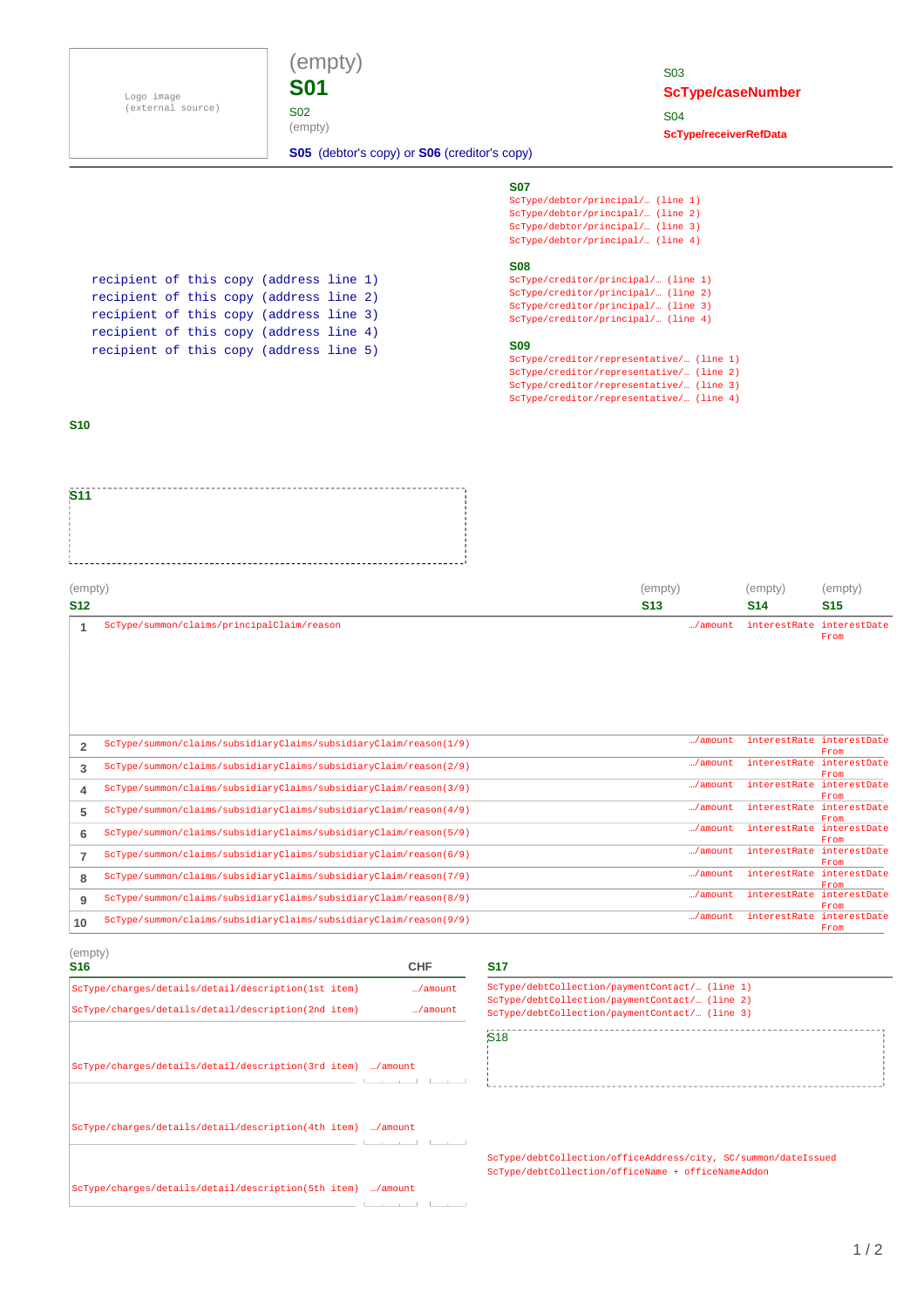S03 **ScType/caseNumber** S04 **ScType/receiverRefData**

office (address line 1) office (address line 2) office (address line 3) office (address line 4) office (address line 5)

**S19**

**S28**

S33  $\Box$  S29 the contract of the contract of  $\Box$  S30  $\Box$  S31 S32 S34 . . . . . **S35**  $\Box$  S36  $\Box$  S37 S38 SC/summon/delivery/alternativeRecipient SC/summon/delivery/deliveryDate S39 Sex Summon y delivery vacine very pace<br>S40 **S20**  $\overline{S21}$ ------------------------------ $\Box$  S22  $\Box$  S23 S24CHF SC/summon/objection/objectionAmount the contract of the contract of the contract of **Contract** SC/summon/objection/objectionReason S25 S26 S27 SC/summon/objection/objectionDate  $2/2$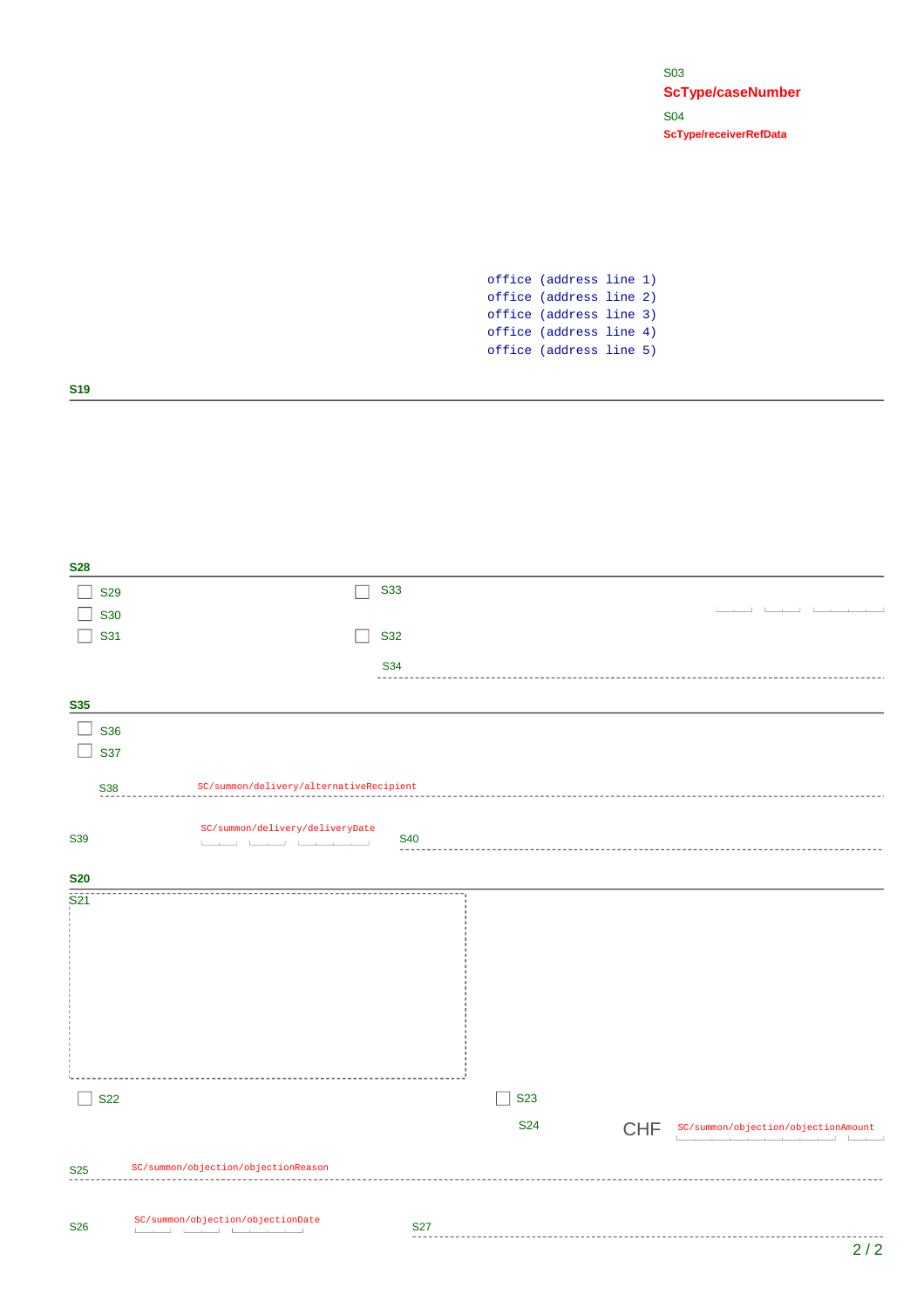### *Content Specification Rules (1)*

Section S10, page 1/1 (Zustellung an folgende Personen / Notification aux personnes … )

|                                                                     | Betreibungsamt des<br>Kantons Basel-Stadt<br>Bäumleingasse 1<br>4001 Basel<br>T: 061 1234567<br>F: 061 1234568    | Zahlungsbefehl<br>Commandement de payer<br>Für die ordenfliche Betreibung auf Pfäncung oder Konkurs<br>Pour la poursuite ordinaire par voie de saisie ou de faillite<br>Ausfertigung für den Gläubiger / Exemplaire pour le créancier |                                                                                                  | Betreiburg Nr. / Poursuite n°<br>588-4258-0712<br>Referenz I Référence<br>82,88888.21                                                   |
|---------------------------------------------------------------------|-------------------------------------------------------------------------------------------------------------------|---------------------------------------------------------------------------------------------------------------------------------------------------------------------------------------------------------------------------------------|--------------------------------------------------------------------------------------------------|-----------------------------------------------------------------------------------------------------------------------------------------|
| Wreglein 22                                                         | Schuldner / Debiteur<br>Hans Müller c/o Jakob Meler<br>3362 Niederönz b. Herzogenbuchsee<br>Gläubiger / Créancier |                                                                                                                                                                                                                                       | вu<br>use swear 3<br>77.004444<br><b>ERACEFORDSHIPS IN BLUET</b>                                 |                                                                                                                                         |
| Febr Muster<br>Gasse 2<br><b>Wyler</b><br>8092 Zürich<br>InCas GmbH | Vertreter des Gläubigers / Représentant du créancier                                                              |                                                                                                                                                                                                                                       | Hans Müller<br>c/o Jakob Meier<br>Weglein 22<br>Postfach 49<br>3362 Niederönz b. Herzogenbuchsee |                                                                                                                                         |
| Straase 11<br>Postfach 4388<br>3014 Bom                             |                                                                                                                   |                                                                                                                                                                                                                                       |                                                                                                  |                                                                                                                                         |
|                                                                     | (Gesetzliche Vertretung/Représentant légal);                                                                      | Zustellung an folgende Personen / Notification aux personnes suivantes<br>Dieses Exemplar/Cet exemplaire: Schuldner/Débiteur. Weitere Exemplare/Autres exemplaires: Cornelia Musterfrau 3007 Bern                                     |                                                                                                  |                                                                                                                                         |
|                                                                     | und Betreibungskosten Innert 20 Tagen zu bezahlen. Sollte der                                                     | Der Schuldner wird aufgefordert, die angegebenen Forderungen                                                                                                                                                                          |                                                                                                  | Le débiteur est sommé de payer dans les 20 jours les sommes ci-<br>dessous ainsi que les frais de poursuite. Si le débiteur n'obtempère |

#### **Rules**

- 1. In all the rules that follow: If the form is bi-lingual, separate the standardised terms that are in different languages using a slash ("/") character. Like this: Schuldner/Débiteur Gesetzliche Vertretung/Rappresentante legale
- 2. In all the rules that follow: Roles are printed in brackets. Like this: Hans Müller (Gesetzliche Vertretung/Rappresentante legale)
- 3. If there is only one recipient, print the recipient's name, address and role (in brackets) like this: *mono-lingual* Cornelia Musterfrau 3007 Bern (Gesetzliche Vertretung) *bi-lingual* Cornelia Musterfrau 3007 Bern (Gesetzliche Vertretung/Rappresentante legale)
- 4. If the person is the debtor, do not print name and address, instead print S07. Like this *mono-lingual* Schuldner *bi-lingual* Débiteur/Schuldner
- 5. If there is more than one recipient, print "S10a: " followed by the name, address and role of the person to whom *this document was addressed*. Then print "; S10b: " followed by the name, address and role for each person who received further documents. Like this: *mono-lingual* Dieses Exemplar: Cornelia Musterfrau 3007 Bern (Gesetzliche Vertretung); Weitere Exemplare: Schuldner

*bi-lingual* Dieses Exemplar/Questa copia: Cornelia Musterfrau 3007 Bern (Gesetzliche Vertretung/ Rappresentante legale); Weitere Exemplare/Altre copie: Schuldner/Debitore.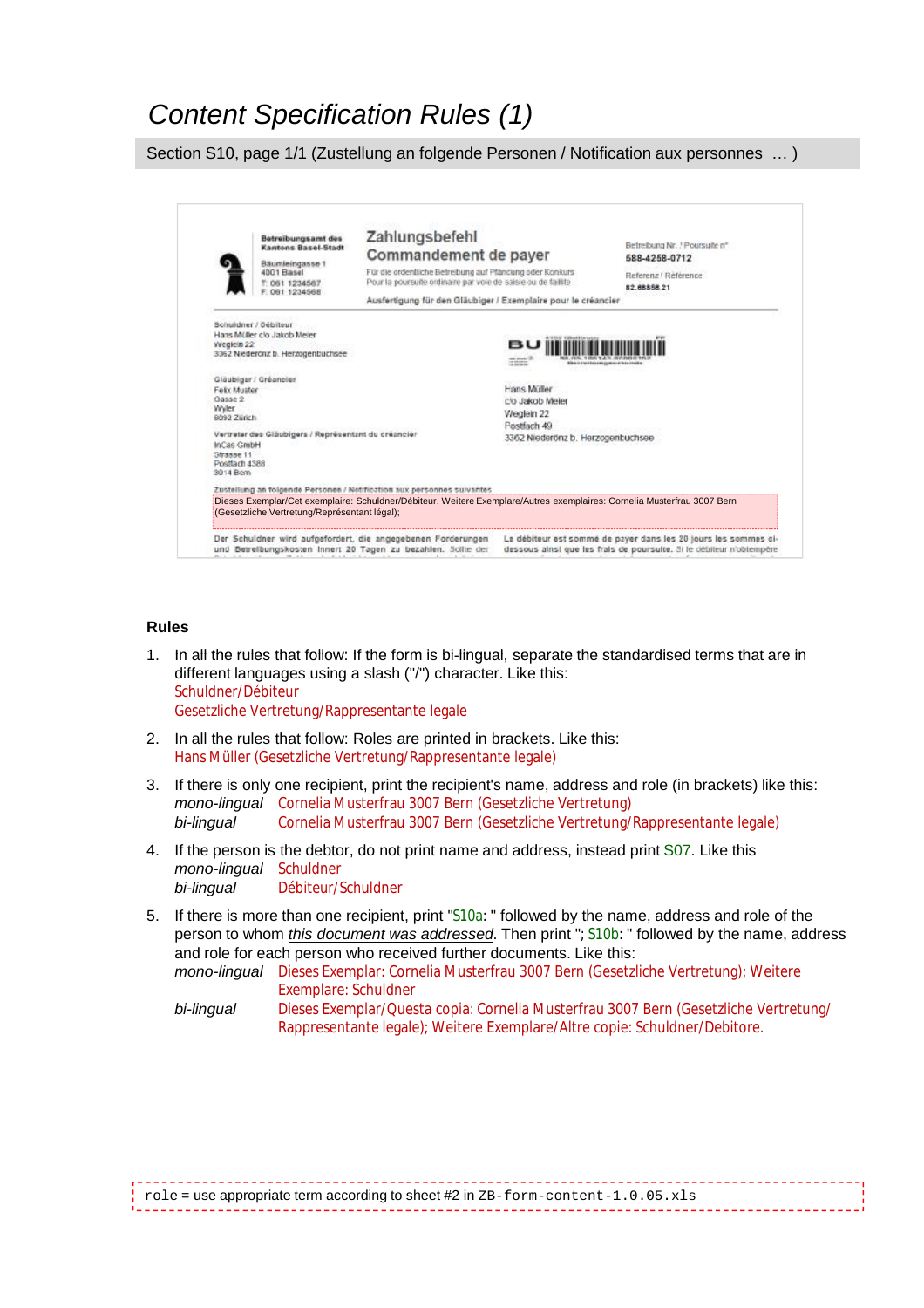### *Content Specification Rules (2)*

**Section S05**, page 1/1 (Ausfertigung für … / Exemplaire pour … / )

There are two kinds of default summons

- *1. "to the debtor".* This one goes to the each receiver specified under S10
- *2. "to the creditor".* This one goes to the creditor or representative, respectively

|                                                       | Betreibungsamt des<br>Kantons Basel-Stadt<br>Blazmieingasse 1                              | Zahlungsbefehl<br>Commandement de payer                                                                                                                                                                                                                                 |                                                                                                                                                                                                                                                                              | Eletreibung Nr. / Poursuite a*<br>688-4258-0712 |            |                    |
|-------------------------------------------------------|--------------------------------------------------------------------------------------------|-------------------------------------------------------------------------------------------------------------------------------------------------------------------------------------------------------------------------------------------------------------------------|------------------------------------------------------------------------------------------------------------------------------------------------------------------------------------------------------------------------------------------------------------------------------|-------------------------------------------------|------------|--------------------|
|                                                       | 4001 Rasel<br>T: 051 1254567<br>P. 051 1234566                                             | Für die ordentliche Betreibung auf Pfändung oder Konkurs<br>Pour la poursuite ordinaire par voie de saisie ou de faillite                                                                                                                                               |                                                                                                                                                                                                                                                                              | Referenz / Référence<br>82.68558.21             |            |                    |
|                                                       |                                                                                            | Ausfertigung für den Schuldner / Exemplaire pour le débiteur                                                                                                                                                                                                            |                                                                                                                                                                                                                                                                              |                                                 |            |                    |
| Weglein 22                                            | Schuldner / Debiteur<br>Haris Muller c/o Jakob Meler<br>3362 Niederlinz b. Herzogenbuchsee |                                                                                                                                                                                                                                                                         |                                                                                                                                                                                                                                                                              |                                                 |            |                    |
|                                                       |                                                                                            |                                                                                                                                                                                                                                                                         |                                                                                                                                                                                                                                                                              |                                                 |            |                    |
| <b>Felix Muster</b><br>Gasse 2                        | Gläubiger / Créancier                                                                      |                                                                                                                                                                                                                                                                         | Harrs Moller<br>c/o Jakob Meier                                                                                                                                                                                                                                              |                                                 |            |                    |
| Wylen<br>8092.70nch                                   |                                                                                            |                                                                                                                                                                                                                                                                         | Weclein 22                                                                                                                                                                                                                                                                   |                                                 |            |                    |
| InCas GmbH<br>Shasse 11<br>Postfach 4388<br>3014 Bern | Vertreter des Gläubigers / Représentant du créancier                                       |                                                                                                                                                                                                                                                                         | Postfach 49<br>3362 Niederönz b. Herzogenbuchsee                                                                                                                                                                                                                             |                                                 |            |                    |
|                                                       |                                                                                            | Zustellung an folgende Personen / Notification aux personnes suivantes<br>Schuldner / Débiteur; Cornelia Musterfrau 3007 Bern (Gesetzliche Vertretung / Représentant légale);                                                                                           |                                                                                                                                                                                                                                                                              |                                                 |            |                    |
|                                                       | Betreibung verlangen.                                                                      | Der Schulcher wird aufgefordert, die angegebenen Forderungen<br>und Betreibungskosten innert 20 Tagen zu bezahlen. Sollte der<br>Schuldner diesem Zahlungsbefehl nicht nachkommen und auch keinen<br>Rechtsvorschlag erheben, so kann der Gläubiger die Fortsetzung der | Le débiteur est sommé de payer dans les 20 jours les sommes ci-<br>dessous ainsi que les frais de poursuite. Si le débiteur n'obtempère<br>pas au présent commandement de payer et ne forme pas opposition, le<br>créancier pourra requêrir la continuation de la poursuite. |                                                 |            |                    |
|                                                       |                                                                                            |                                                                                                                                                                                                                                                                         |                                                                                                                                                                                                                                                                              | Betrag CHF                                      | Zins %     | Spit<br>Doc le     |
|                                                       | Titre et date de la préance ou cause de l'obligation                                       | Forderungsurkunde mit Datum oder Angabe des Forderungsgrundes                                                                                                                                                                                                           |                                                                                                                                                                                                                                                                              | Montant CHF                                     | 27 banan I |                    |
| ٠                                                     | Ausgeführte Arbeiten gemäss Verfrag 12345 vom 65 04 12<br>Rechnung vom 12.05.2012          |                                                                                                                                                                                                                                                                         |                                                                                                                                                                                                                                                                              | 12549 85                                        |            | 5,00000 11.07.2012 |
| 2                                                     | Administrativer Aufwand                                                                    |                                                                                                                                                                                                                                                                         |                                                                                                                                                                                                                                                                              | 50.00                                           |            |                    |

#### **Date**

Dates must be written exactly like this: 11.07.2012 (for July 11, 2012)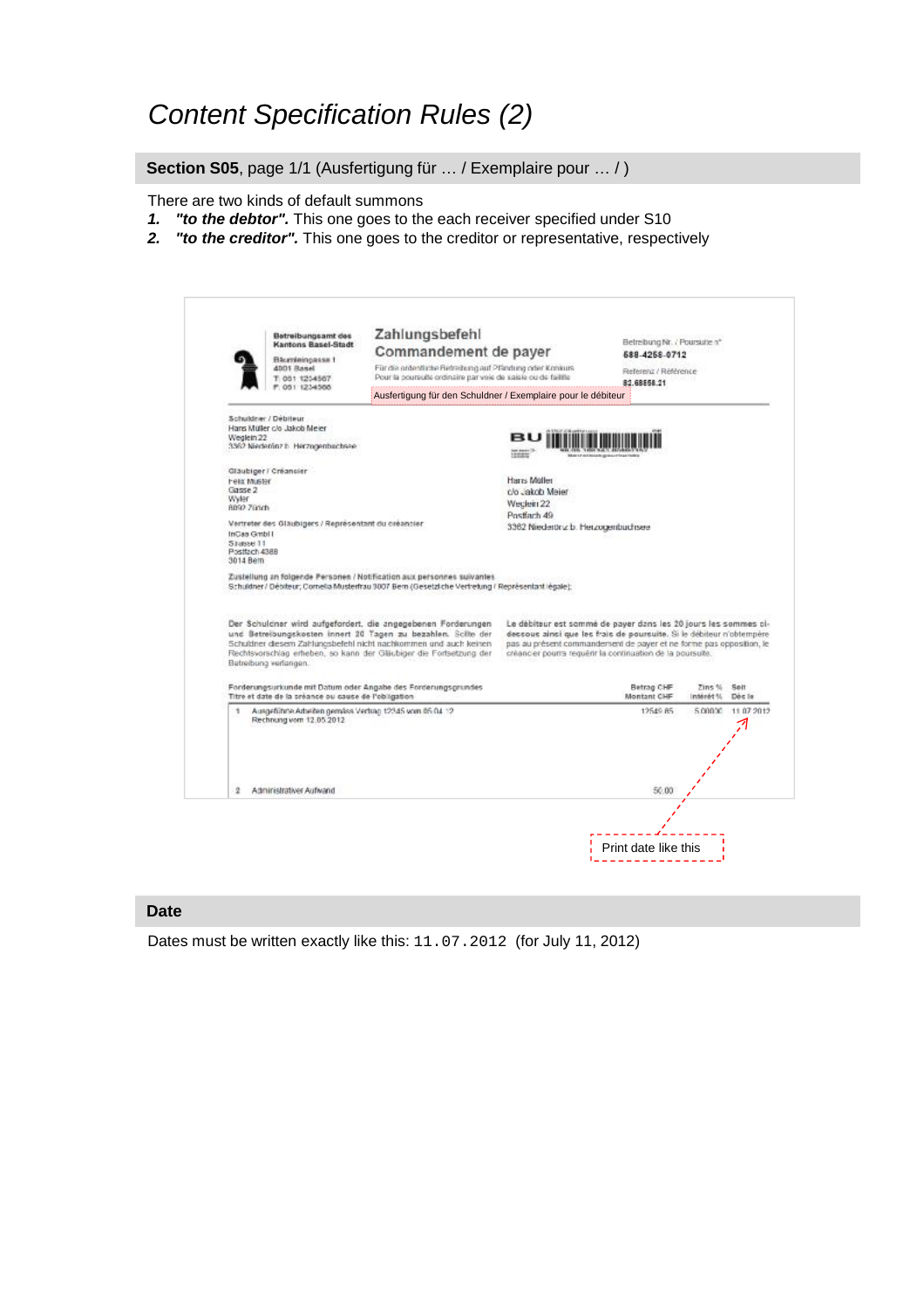### *Content Specification Rules (3)*

Section S19 (Bemerkungen / Remarques / Osservazioni), page 2/2



Use section S19 as follows:

- **1. Remarks** are always *monolingual*
- **2. In case of insufficient printing space …**
	- a) in section S08 (creditor). In case the creditor is a community of heirs, the office would print something like "*Erbengemeinschaft Emma Rutishauser, vgl. Bemerkungen auf Seite 2*".
	- b) in section S16 (cost of the default summons), e.g. because of too many delivery attempts
- **3. Faustpfand / gage mobilier / pegno manuale:**

```
IF (exists DEPOSIT) THEN {
                BOLD-PRINT C19.1 + ":" + space
                PRINT list of deposited objects (separated by a semicolon)
                }
IF (exists RETENTION) THEN { 
                BOLD-PRINT C19.3 + ":" + space
                PRINT C19.4
                }
```
**4. Grundpfand / gage immobilier / pegno immobiliare:**

```
IF (exists DEPOSIT) THEN {
                BOLD-PRINT C19.2 + ":" + space
                PRINT list of deposited objects (separated by a semicolon)
                }
```
- **5. OPTIONAL: Creditor's payment instructions** Offices MAY provide the payment instructions of the creditor in the remarks, using the following sentence: *German:* Zahlstelle des Gläubigers: *Frech:* Données de paiement du créancier: *Italian:* Dati di pagamento del creditore:
- **6. Further remarks** are the responsibility of the office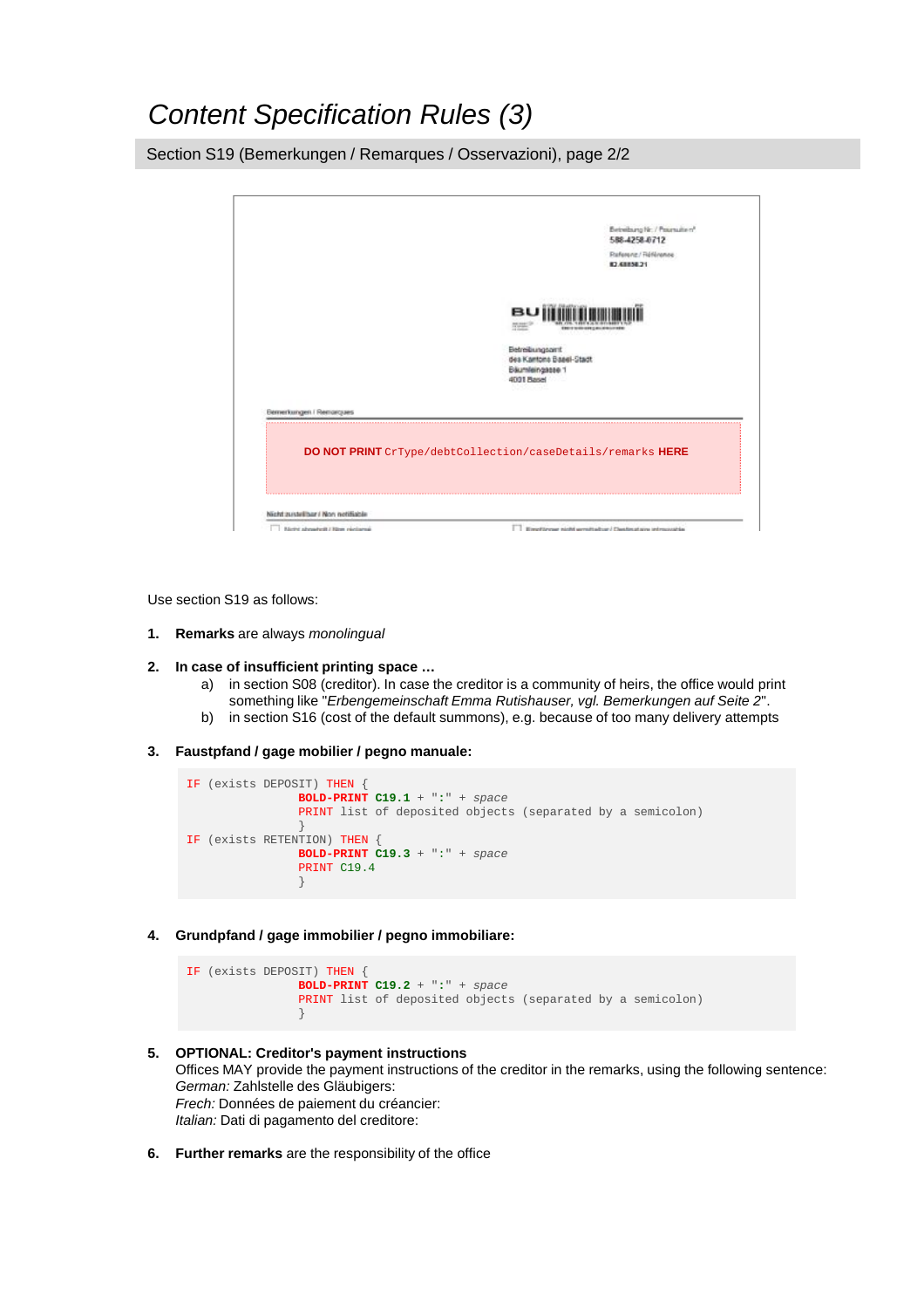### *Content Specification Rules (4-A)*

#### Usage of **bold** text

Für die ordentliche Betreibung auf Pfändung oder Konkurs Pour la poursuite ordinaire par voie de saisie ou de faillite Per l'esecuzione ordinaria in via di pignoramento o di fallimento

**Der Schuldner wird aufgefordert, die angegebenen Forderungen und Betreibungskosten innert 20 Tagen zu bezahlen.** Sollte der Schuldner diesem Zahlungsbefehl nicht nachkommen und auch keinen Rechtsvorschlag erheben, so kann der Gläubiger die Fortsetzung der Betreibung verlangen.

**Le débiteur est sommé de payer dans les 20 jours les sommes cidessous ainsi que les frais de poursuite.** Si le débiteur n'obtempère pas au présent commandement de payer et ne forme pas opposition, le créancier pourra requérir la continuation de la poursuite.

**Il debitore è invitato a saldare entro 20 giorni il credito più le spese d'esecuzione**. Se il debitore non dà seguito al presente precetto e non fa opposizione, il creditore può chiedere la continuazione dell'esecuzione.

#### **Rechtsvorschlag / Opposition / Opposizione**

Der Adressat kann **unmittelbar** bei der Zustellung gegenüber dem Überbringer dieses Zahlungsbefehls oder **innert 10 Tagen** nach dessen Zustellung gegenüber dem Betreibungsamt mündlich oder schriftlich **Rechtsvorschlag** erheben und damit die Forderung oder einen Teil derselben, bzw. das Recht, sie auf dem Betreibungsweg geltend zu machen, bestreiten. Wurde die Betreibung gestützt auf einen Konkursverlustschein eingeleitet und will der Betriebene geltend machen, er sei nicht zu neuem Vermögen gekommen, so hat er dies in der Begründung des Rechtsvorschlags ausdrücklich festzuhalten. Ausserdem kann er bei der Aufsichtsbehörde Beschwerde wegen Missachtung der Bestimmungen des Bundesgesetzes über Schuldbetreibung und Konkurs führen. Ein Informationsblatt mit weiteren Erläuterungen kann beim Betreibungsamt und im Internet unter www.betreibungsschalter.ch bezogen werden.

Si le destinataire entend contester tout ou partie de la dette ou le droit du créancier de la réclamer par voie de poursuite, il doit former **opposition**, c'est-à-dire en faire, verbalement ou par écrit, la déclaration **immédiate** à celui qui lui remet le commandement de payer ou à l'office soussigné **dans les dix jours** à compter de la notification du commandement de payer. Si la poursuite a été introduite sur la base d'un acte de défaut de biens après faillite, le poursuivi qui souhaite faire valoir qu'il n'est pas revenu à meilleure fortune doit l'indiquer expressément dans la motivation de l'opposition. De plus, il peut déposer une plainte à l'autorité de surveillance pour violation des dispositions de la loi fédérale sur la poursuite pour dettes et faillites. - 4 - - -Vous trouverez des renseignements complémentaires à ce sujet sur une feuille d'information de votre office des poursuites ou sur le site www.portaildespoursuites.ch.

Il destinatario può fare **opposizione** dichiarandola **immediatamente** al notificatore, a voce o per iscritto, oppure comunicandola all'ufficio esecuzione **entro dieci giorni** dalla notificazione; in tal modo contesta il credito o parte di esso e il diritto di farlo valere in via esecutiva. Se l'esecuzione è stata iniziata sulla base di un attestato di carenza di beni fallimentare, l'escusso che vuol far valere di non essere ritornato a migliore fortuna deve indicarlo esplicitamente nella motivazione dell'opposizione. Inoltre egli può ricorrere all' autorità di vigilanza per violazione delle norme relative alla legge federale sulla esecuzione e sul fallimento. Z - - -Trovate ulteriori spiegazioni sul foglio informativo che è disponibile presso l'ufficio esecuzione oppure sul sito www.sportellodelleesecuzioni.ch.

Hyphenation: **Rechts-vorschlag** . . . . . . . . . . . . Newline here

Newline here

Newline here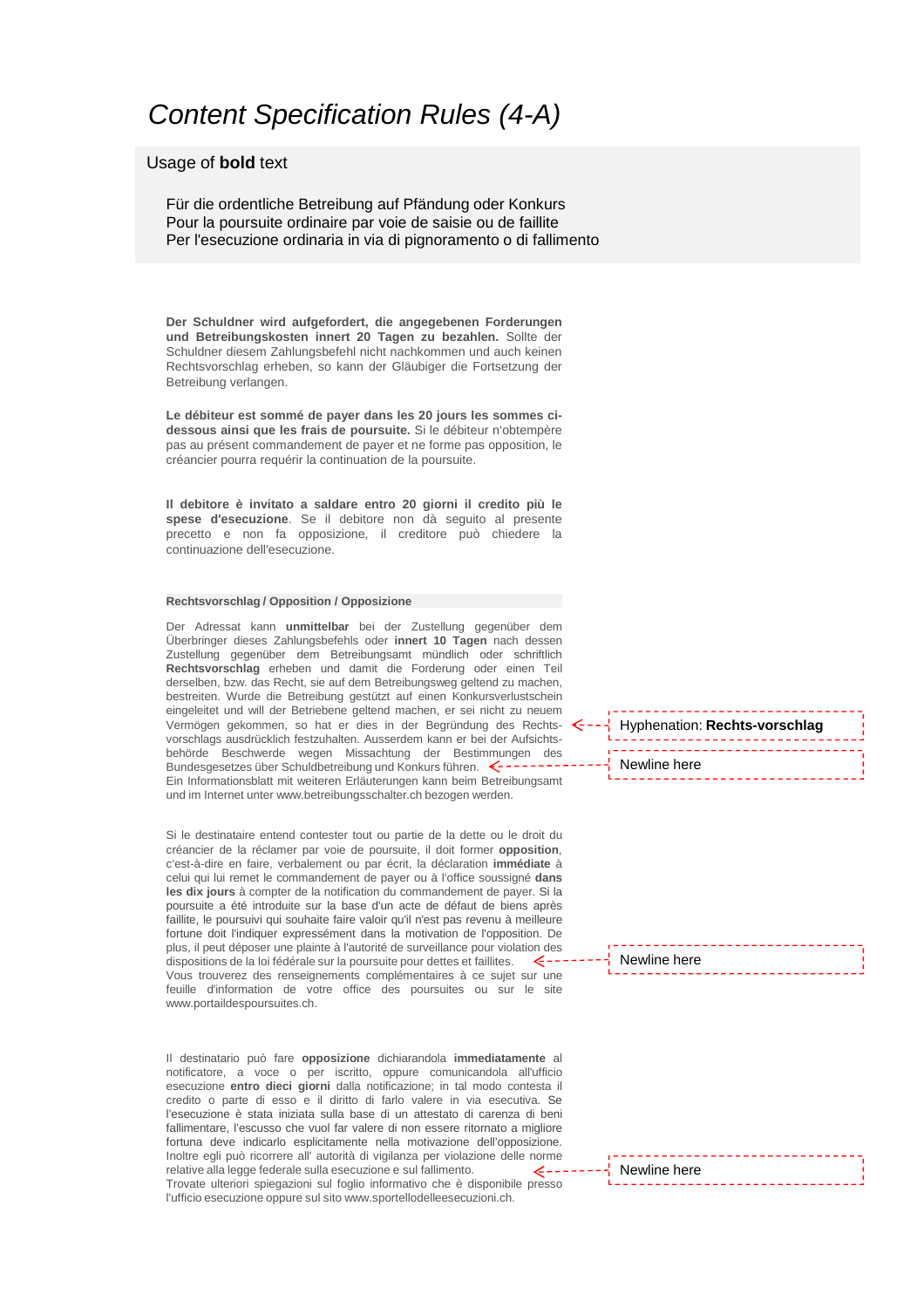### *Content Specification Rules (4-B)*

#### Usage of **bold** text

Für die Betreibung auf Verwertung eines Faustpfandes Pour la poursuite en réalisation d'un gage mobilier Per l'esecuzione in via di realizzazione del pegno manuale

**Der Schuldner wird aufgefordert, die angegebenen Forderungen und Betreibungskosten innert eines Monats zu bezahlen.** Sollte der Schuldner diesem Zahlungsbefehl nicht nachkommen und auch keinen Rechtsvorschlag erheben, so kann der Gläubiger die Verwertung des Pfandgegenstandes verlangen.

**Le débiteur est sommé de payer dans le délai d'un mois les sommes ci-dessous ainsi que les frais de poursuite.** Si le débiteur n'obtempère pas au présent commandement de payer et ne forme pas opposition, le créancier pourra requérir la réalisation du gage.

**Il debitore è invitato a saldare entro un mese il credito più le spese d'esecuzione.** Se il debitore non dà seguito al presente precetto e non fa opposizione, il creditore può chiedere la realizzazione del pegno.

#### **Rechtsvorschlag / Opposition / Opposizione**

Der Adressat kann **unmittelbar** bei der Zustellung gegenüber dem Überbringer dieses Zahlungsbefehls oder **innert 10 Tagen** nach dessen Zustellung gegenüber dem Betreibungsamt mündlich oder schriftlich **Rechtsvorschlag** erheben und damit die Forderung oder einen Teil derselben, bzw. das Recht, sie auf dem Betreibungsweg geltend zu machen, bestreiten. Ausserdem kann er bei der Aufsichtsbehörde Beschwerde wegen Missachtung der Bestimmungen des Bundesgesetzes über Schuldbetreibung und Konkurs führen.

Ein Informationsblatt mit weiteren Erläuterungen kann beim Betreibungsamt und im Internet unter www.betreibungsschalter.ch bezogen werden.

Si le destinataire entend contester tout ou partie de la dette ou le droit du créancier de la réclamer par voie de poursuite, il doit former **opposition**, c'est-à-dire en faire, verbalement ou par écrit, la déclaration **immédiate** à celui qui lui remet le commandement de payer ou à l'office soussigné **dans les dix jours** à compter de la notification du commandement de payer. De plus, il peut déposer une plainte à l'autorité de surveillance pour violation des dispositions de la loi fédérale sur la poursuite pour dettes et faillites.  $\epsilon$ -Vous trouverez des renseignements complémentaires à ce sujet sur une feuille d'information de votre office des poursuites ou sur le site www.portaildespoursuites.ch.

Il destinatario può fare **opposizione** dichiarandola **immediatamente** al notificatore, a voce o per iscritto, oppure comunicandola all'ufficio esecuzione **entro dieci giorni** dalla notificazione; in tal modo contesta il credito o parte di esso e il diritto di farlo valere in via esecutiva. Inoltre egli può ricorrere all' autorità di vigilanza per violazione delle norme relative alla legge federale sulla esecuzione e sul fallimento. ۔ بے

Trovate ulteriori spiegazioni sul foglio informativo che è disponibile presso l'ufficio esecuzione oppure sul sito www.sportellodelleesecuzioni.ch.

Newline here

Newline here

Newline here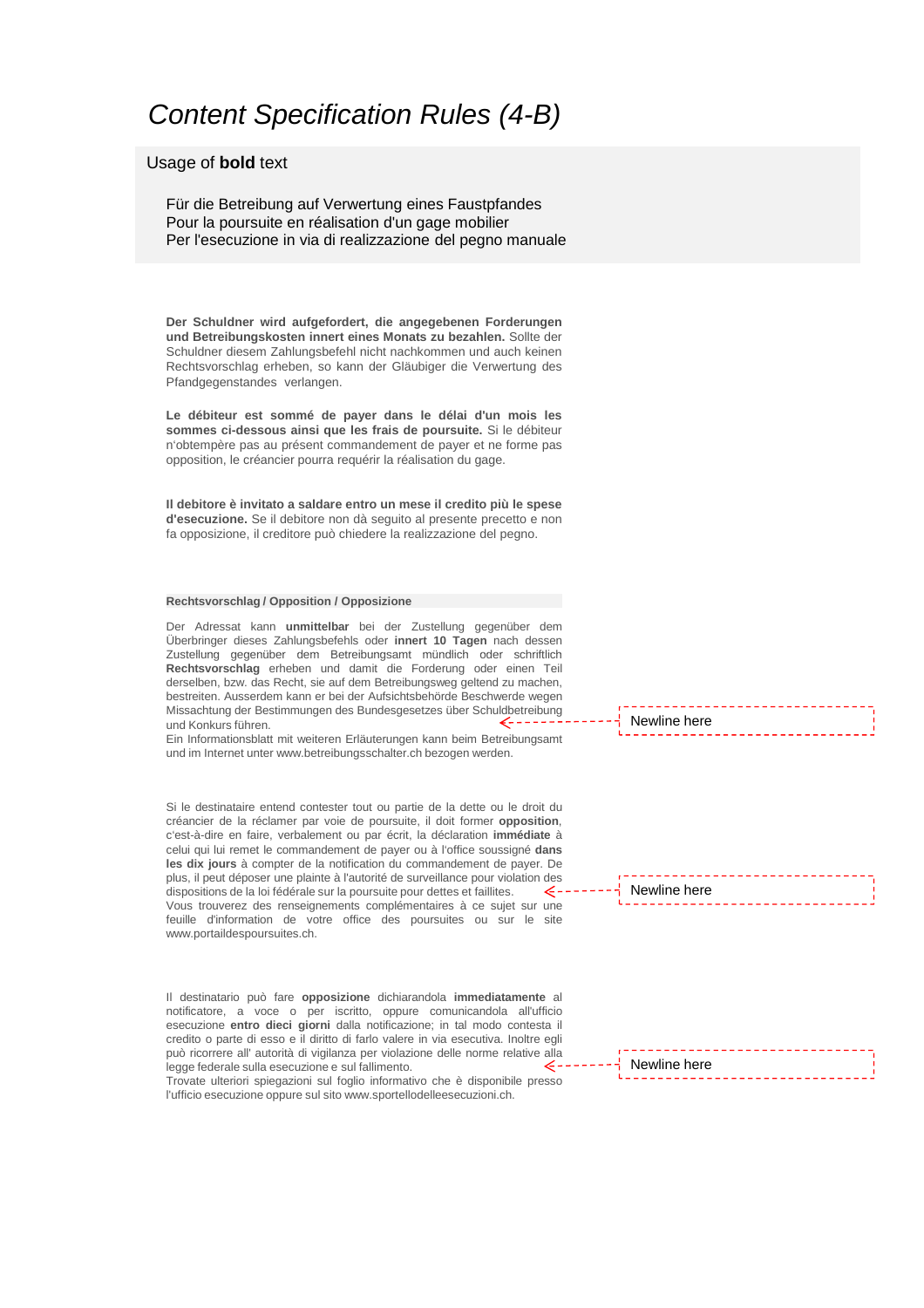### *Content Specification Rules (4-C)*

#### Usage of **bold** text

Für die Betreibung auf Verwertung eines Grundpfandes Pour la poursuite en réalisation d'un gage immobilier Per l'esecuzione in via di realizzazione del pegno immobiliare (ipoteca)

**Der Schuldner wird aufgefordert, die angegebenen Forderungen und Betreibungskosten innert sechs Monaten zu bezahlen.** Sollte der Schuldner diesem Zahlungsbefehl nicht nachkommen und auch keinen Rechtsvorschlag erheben, so kann der Gläubiger die Verwertung des Pfandgegenstandes verlangen.

**Le débiteur est sommé de payer dans le délai de six mois les sommes ci-dessous ainsi que les frais de poursuite.** Si le débiteur n'obtempère pas au présent commandement de payer et ne forme pas opposition, le créancier pourra requérir la réalisation du gage.

**Il debitore è invitato a saldare entro sei mesi il credito più le spese d'esecuzione.** Se il debitore non dà seguito al presente precetto e non fa opposizione, il creditore può chiedere la realizzazione del pegno.

#### **Rechtsvorschlag / Opposition / Opposizione**

Der Adressat kann **unmittelbar** bei der Zustellung gegenüber dem Überbringer dieses Zahlungsbefehls oder **innert 10 Tagen** nach dessen Zustellung gegenüber dem Betreibungsamt mündlich oder schriftlich **Rechtsvorschlag** erheben und damit die Forderung oder einen Teil derselben, bzw. das Recht, sie auf dem Betreibungsweg geltend zu machen, bestreiten. Ausserdem kann er bei der Aufsichtsbehörde Beschwerde wegen Missachtung der Bestimmungen des Bundesgesetzes über Schuldbetreibung und Konkurs führen.

Ein Informationsblatt mit weiteren Erläuterungen kann beim Betreibungsamt und im Internet unter www.betreibungsschalter.ch bezogen werden.

Si le destinataire entend contester tout ou partie de la dette ou le droit du créancier de la réclamer par voie de poursuite, il doit former **opposition**, c'est-à-dire en faire, verbalement ou par écrit, la déclaration **immédiate** à celui qui lui remet le commandement de payer ou à l'office soussigné **dans les dix jours** à compter de la notification du commandement de payer. De plus, il peut déposer une plainte à l'autorité de surveillance pour violation des dispositions de la loi fédérale sur la poursuite pour dettes et faillites.  $\epsilon$ -Vous trouverez des renseignements complémentaires à ce sujet sur une feuille d'information de votre office des poursuites ou sur le site www.portaildespoursuites.ch.

Il destinatario può fare **opposizione** dichiarandola **immediatamente** al notificatore, a voce o per iscritto, oppure comunicandola all'ufficio esecuzione **entro dieci giorni** dalla notificazione; in tal modo contesta il credito o parte di esso e il diritto di farlo valere in via esecutiva. Inoltre egli può ricorrere all' autorità di vigilanza per violazione delle norme relative alla legge federale sulla esecuzione e sul fallimento.  $\epsilon$  –

Trovate ulteriori spiegazioni sul foglio informativo che è disponibile presso l'ufficio esecuzione oppure sul sito www.sportellodelleesecuzioni.ch.

Newline here

Newline here

Newline here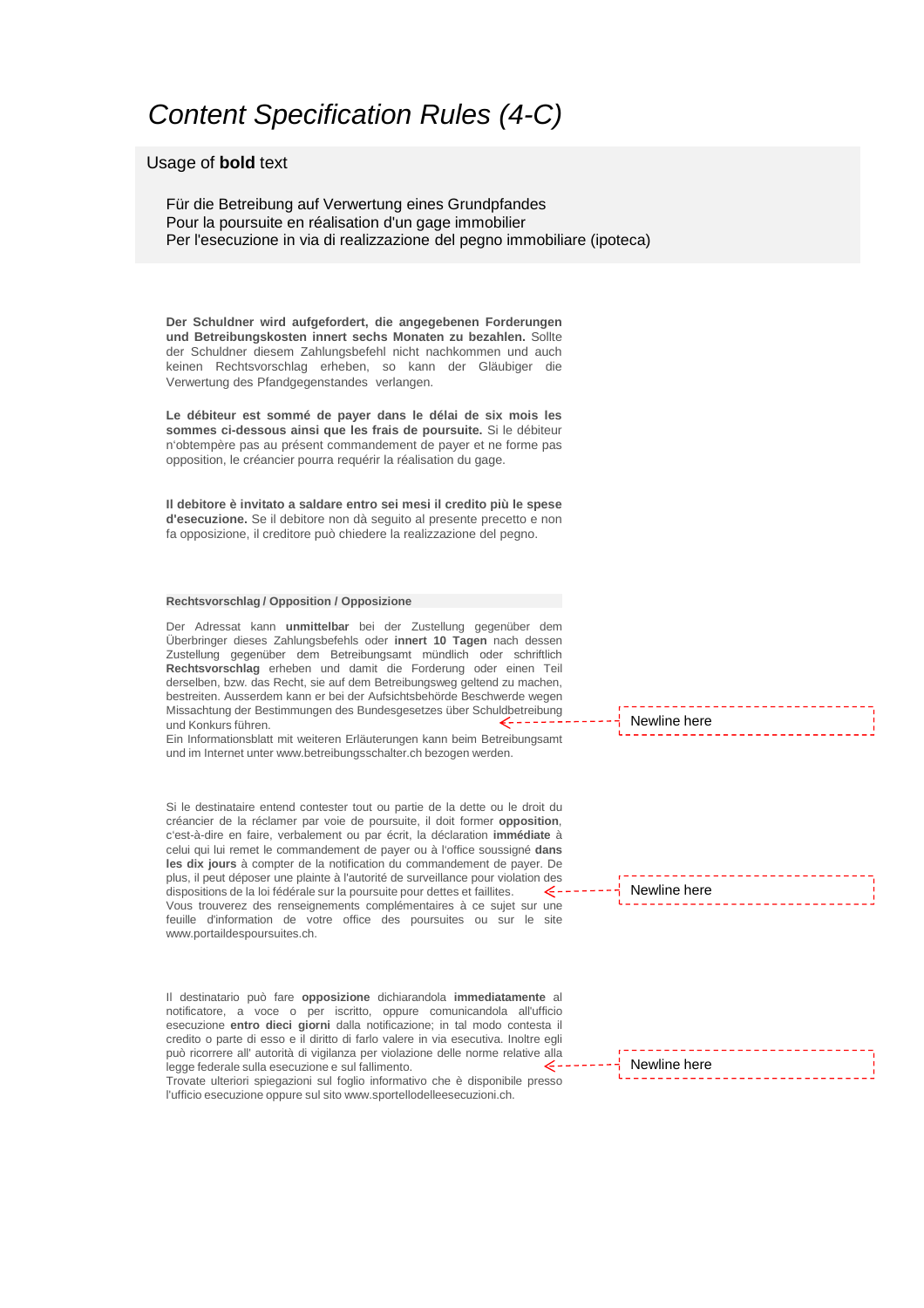### *Content Specification Rules (4-D)*

#### Usage of **bold** text

Für die Wechselbetreibung Pour la poursuite pour effets de change Per l'esecuzione cambiaria

**Der Schuldner wird aufgefordert, die angegebenen Forderungen und Betreibungskosten innert 5 Tagen zu bezahlen.** Sollte der Schuldner diesem Zahlungsbefehl nicht nachkommen und sollte ein allfälliger Rechtsvorschlag gerichtlich beseitigt werden, so kann der Gläubiger beim Gericht gegen den Schuldner das Konkursbegehren stellen.

**Le débiteur est sommé de fournir dans le délai de 5 jours les sommes ci-dessous ainsi que les frais de poursuite.** Si le débiteur n'obtempère pas au présent commandement de payer et qu'une décision judiciaire exécutoire écartant l'opposition est prise, le créancier pourra requérir du juge la faillite du débiteur.

**Il debitore è invitato a saldare entro 5 giorni il credito più le spese di esecuzione.** Se il debitore non dà seguito al presente precetto e una decisione esecutiva toglie espressamente l'opposizione, il creditore può chiedere al giudice che venga dichiarato il fallimento del debitore.

#### **Rechtsvorschlag / Opposition / Opposizione**

Der Adressat kann beim Betreibungsamt **innert 5 Tagen** nach Zustellung des Zahlungsbefehls **schriftlich Rechtsvorschlag** erheben; dabei muss er darlegen, dass eine der Voraussetzungen nach Art. 182 SchKG erfüllt ist. Ausserdem kann er bei der Aufsichtsbehörde Beschwerde wegen Missachtung der Bestimmungen des Bundesgesetzes über Schuldbetreibung und Konkurs führen.

Ein Informationsblatt mit weiteren Erläuterungen kann bei Bedarf beim Betreibungsamt sowie unter www.betreibungsschalter.ch bezogen werden.

Le destinataire peut former **opposition** devant l'office des poursuites **par écrit et dans les cinq jours** à compter de la notification du commandement de payer, en faisant valoir un des motifs énumérés à l'art. 182 LP. De plus, il peut déposer une plainte à l'autorité de surveillance pour violation des dispositions de la loi fédérale sur la poursuite pour dettes et faillites. Vous trouverez des renseignements complémentaires à ce sujet sur une feuille d'information de votre office des poursuites ou sur le site www.portaildespoursuites.ch.

Il destinatario può fare **opposizione** all' ufficio d'esecuzione, **per iscritto entro cinque giorni** dalla notificazione del precetto, eccependo uno dei motivi previsti dall' articolo 182. Inoltre egli può ricorrere all' autorità di vigilanza per violazione delle norme relative alla legge federale sulla esecuzione e sul fallimento.

Trovate ulteriori spiegazioni sul foglio informativo che è disponibile presso l'ufficio esecuzione oppure sul sito www.sportellodelleesecuzioni.ch.

Newline here

Newline here

| 국 Newline here |  |
|----------------|--|
|                |  |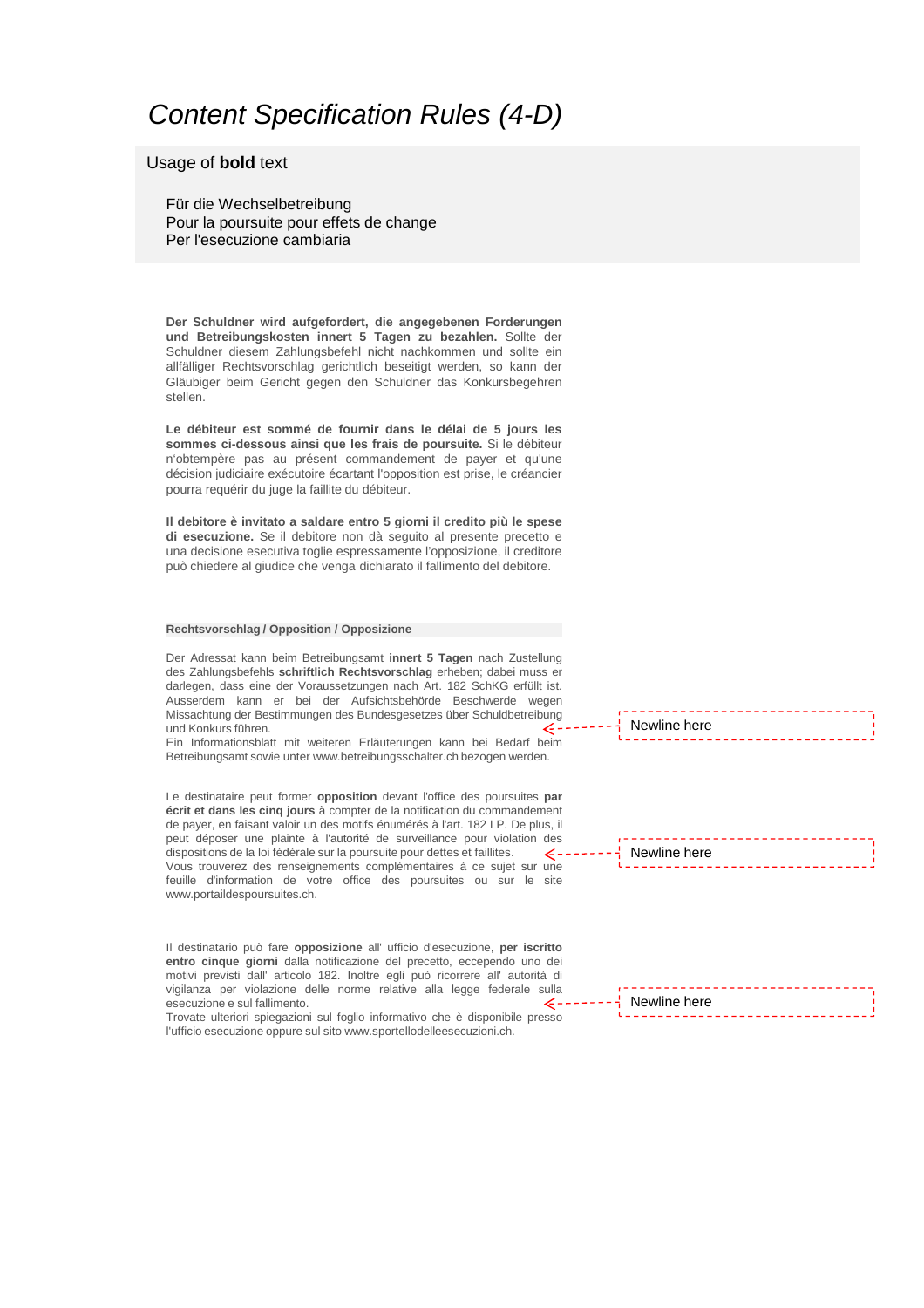### *Content Specification Rules (4-E)*

#### Usage of **bold** text

Für die Betreibung auf Sicherheitsleistung Pour la poursuite sur une prestation de sûretés Per l'esecuzione per una prestazione di garanzia

**Der Schuldner wird aufgefordert, für die angegebenen Forderungen und Betreibungskosten innert 20 Tagen Sicherheit zu leisten.** Sollte der Schuldner diesem Zahlungsbefehl nicht nachkommen und auch keinen Rechtsvorschlag erheben, so kann der Gläubiger die Fortsetzung der Betreibung verlangen.

**Le débiteur est sommé de fournir dans le délai de 20 jours les sûretés pour les sommes ci-dessous ainsi que les frais de poursuite.** Si le débiteur n'obtempère pas au présent commandement de payer et ne forme pas opposition, le créancier pourra requérir la continuation de la poursuite.

**Il debitore è invitato a fornire entro 20 giorni una garanzia per il credito sotto indicato e per le spese d'esecuzione.** Se il debitore non dà seguito al presente precetto e non fa opposizione, il creditore può chiedere la continuazione dell'esecuzione.

#### **Rechtsvorschlag / Opposition / Opposizione**

Der Adressat kann **unmittelbar** bei der Zustellung gegenüber dem Überbringer dieses Zahlungsbefehls oder **innert 10 Tagen** nach dessen Zustellung gegenüber dem Betreibungsamt mündlich oder schriftlich **Rechtsvorschlag** erheben und damit die Forderung oder einen Teil derselben, bzw. das Recht, sie auf dem Betreibungsweg geltend zu machen, bestreiten. Ausserdem kann er bei der Aufsichtsbehörde Beschwerde wegen Missachtung der Bestimmungen des Bundesgesetzes über Schuldbetreibung und Konkurs führen.

Ein Informationsblatt mit weiteren Erläuterungen kann beim Betreibungsamt und im Internet unter www.betreibungsschalter.ch bezogen werden.

Si le destinataire entend contester tout ou partie de la dette ou le droit du créancier de la réclamer par voie de poursuite, il doit former **opposition**, c'est-à-dire en faire, verbalement ou par écrit, la déclaration **immédiate** à celui qui lui remet le commandement de payer ou à l'office soussigné **dans les dix jours** à compter de la notification du commandement de payer. De plus, il peut déposer une plainte à l'autorité de surveillance pour violation des dispositions de la loi fédérale sur la poursuite pour dettes et faillites.  $\epsilon$  -Vous trouverez des renseignements complémentaires à ce sujet sur une feuille d'information de votre office des poursuites ou sur le site www.portaildespoursuites.ch.

Il destinatario può fare **opposizione** dichiarandola **immediatamente** al notificatore, a voce o per iscritto, oppure comunicandola all'ufficio esecuzione **entro dieci giorni** dalla notificazione; in tal modo contesta il credito o parte di esso e il diritto di farlo valere in via esecutiva. Inoltre egli può ricorrere all' autorità di vigilanza per violazione delle norme relative alla legge federale sulla esecuzione e sul fallimento.

Trovate ulteriori spiegazioni sul foglio informativo che è disponibile presso l'ufficio esecuzione oppure sul sito www.sportellodelleesecuzioni.ch.

Apply hyphenation as indicated to prevent confinment of space: **nach-kommen**

Newline here

<u> - - - - - - - -</u> Newline here

--------Newline here